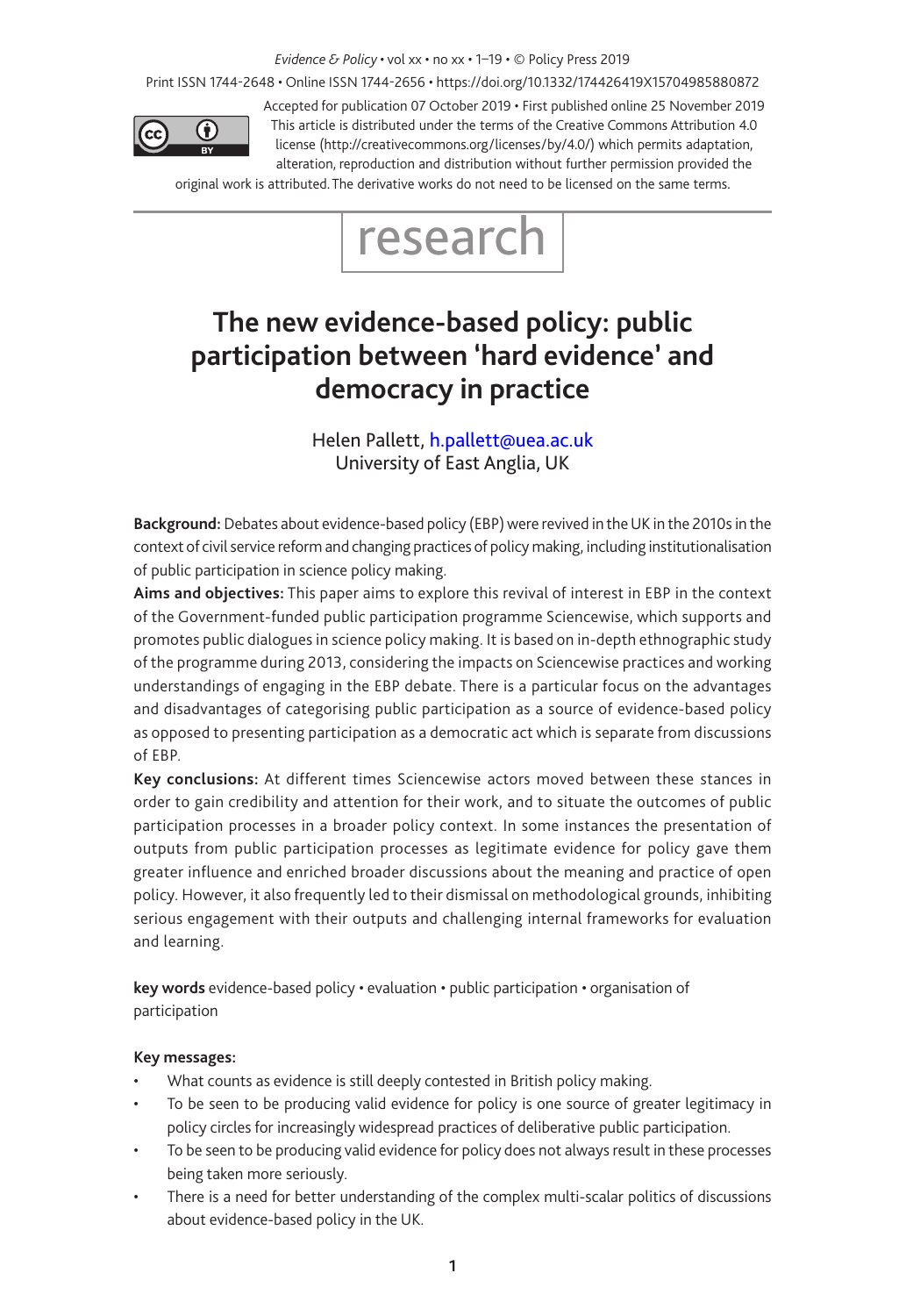To cite this article: Pallett, H. (2019) The new evidence-based policy: public participation between 'hard evidence' and democracy in practice, *Evidence & Policy*, vol xx no xx, [1](#page-0-0)[–19,](#page-18-0) DOI: 10.1332/174426419X15704985880872

## **Introduction**

The announcement of civil service reform in the UK Government – encompassing a smaller and reshaped workforce of civil servants, increased focus on policy implementation and Government accountability, and the introduction of new skills to the civil service – coincided with the start of the 2012–2015 contract of the Sciencewise programme. Sciencewise is a Government-funded body which aimed to promote and support the practice of public dialogue (deliberative workshops with members of the public usually held over several days) around UK Government science policy. In this time period it was an arms-length body, working as part of what was then the Department for Business Innovation and Skills. Since it was set up in 2004 the Sciencewise programme has carried out more than 50 influential public dialogue projects [\(Sciencewise, 2019\)](#page-18-1) in partnership with Government departments and agencies around important issues, such as the target to reduce greenhouse gas emissions in the UK by 80% by 2050 and the decision to legalise so-called 'three parent babies' through the use of mitochondrial transfer techniques. The programme was initially created in response to a number of high-profile public science controversies which the House of Lords Science and Technology Committee argued necessitated more direct, two-way dialogue with the public around science policy issues ([Jenkin, 2000\)](#page-17-0).

The work of the programme is overseen by civil servants but carried out by third-party contractors (during the period of study it was the consultancy firm Ricardo-AEA, the British Science Association, and the charity Involve) and self-employed participation and evaluation experts. This public participation organisation can be seen as a part of a broader move across much of Western Europe and North America to institutionalise practices of public participation since the early 2000s [\(Irwin, 2006\)](#page-17-1). During this contract period the Sciencewise programme made greater efforts to increase its profile and influence in Government [\(Pallett, 2015\)](#page-17-2). The focus and activities of early contract periods of the programme around developing a clear model for public engagement and capacity building around Government are summarised by [Pallett and Chilvers \(2013\)](#page-17-3). A particular target for Sciencewise actors was the Cabinet Office, due to its central role in defining changes in policy-making practice and in overseeing 'civil service learning'. It was hoped that, given the changes in civil servant training called for in the reform plan, there would be an opportunity to make competencies in public engagement or dialogue a core part of the expectations and training of civil servants, giving Sciencewise actors a clear reason to engage in discussions around civil service reform.

Sciencewise had previously been regarded by most departments as a Government communications initiative, which was therefore not a substantial contributor to processes of policy making. However, in the period following 2012's Civil Service Reform plan Sciencewise moved into more ambiguous territory, sitting strategically but sometimes uncomfortably between debates about deeper democratic engagement on one hand and evidence-based policy (EBP) on the other; both of which had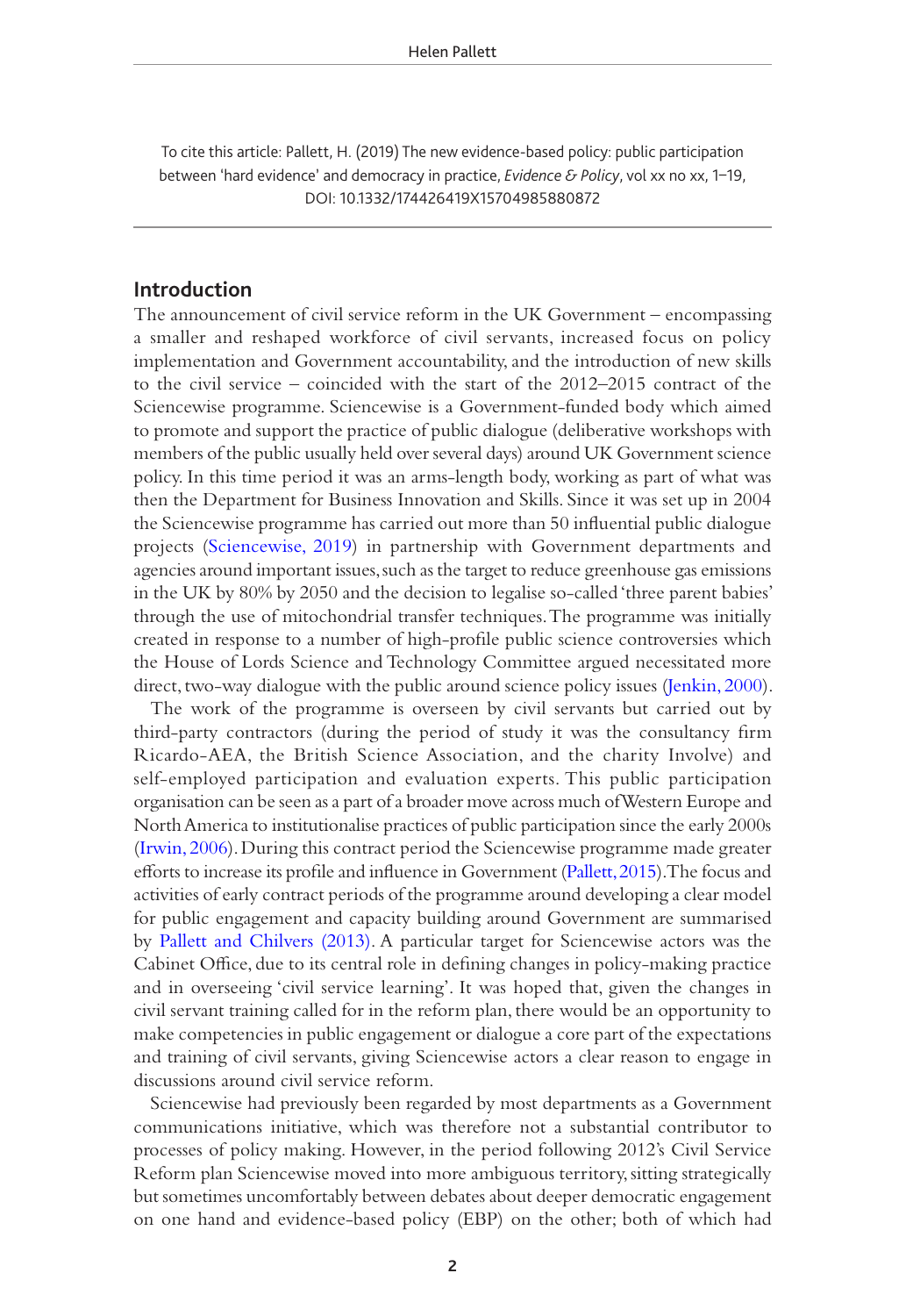the potential to give the programme greater legitimacy in policy making. Viewed as a method of evidence-gathering for government policy, public dialogue had the potential to be considered as a much more central part of government business, and would be dealt with by a government department's evidence and research team, thus having a higher status and more policy influence than a communications initiative. However, as institutionalised procedures for gathering and evaluating policy evidence were geared towards quantitative methods, it was feared that this approach may lead many to dismiss public dialogue as too anecdotal and not representative enough to be considered as robust policy evidence. Viewed as a more normative and political act, public dialogue could instead be treated as a way of testing the reception of certain policies and also an instrument of political legitimacy. In this frame the deliverers of public dialogues could potentially be more creative with their methodologies and more open about the normative dimensions of such projects.

This paper explores the relationship between debates about EBP at this time and increasingly institutionalised forms of public participation in UK Government policy making, in the context of the Civil Service Reform Plan. It will do this by first linking the current literature concerning the re-emergence of the EBP debate in the UK with recent literature on the concurrent institutionalisation of public participation. Three ethnographic vignettes will then be presented, based on a multi-sited ethnography carried out around the Sciencewise programme during 2013, including semistructured interviews, participant observation and document analysis. These vignettes illustrate the multiple challenges and effects of the Sciencewise programmes attempts to contribute to and benefit from the EBP debate.

The first vignette explores a process for horizon scanning and policy agenda setting which the Sciencewise programme contributed to. In this case policy makers seemed to have little respect for the formalised evidence-gathering process used which involved expert elicitation and deliberative public engagement. Furthermore, the 'experts' involved in this agenda-setting process were not necessarily more systematic in their use of evidence to back up claims than the participants in the public dialogues. Yet the expert views were used to frame the terms of the public dialogues. The second vignette focuses on Sciencewise's internal organisational routines for evaluating projects and producing usable evidence for policy. In this case it was found that pressures to construct policy-relevant evidence from public dialogue projects and about publics sometimes worked against processes of open experimentation and reflection on failures which would have improved organisational learning. The audit function played by evaluation and evidence-making procedures, fulfilling a need for Sciencewise to prove it was giving value for money to its funders, was often experienced as restrictive in terms of trying to do good public dialogue. The final vignette concerns Sciencewise actors' deliberate attempts to influence broader policy debate about the meaning and practice of evidence-based policy. These forays showed that expanding definitions of evidence to incorporate new elements, such as the outputs of public dialogues, did not automatically mean that these processes were taken more seriously or had more influence on policy processes. In some contexts Sciencewise found that it was strategically more powerful to present public dialogue quite differently as a democratic act. These vignettes illustrate that the question of what counts as credible evidence for policy has not been definitively settled, and that being considered as evidence for policy does not always enhance the credibility of practices like deliberative public engagement.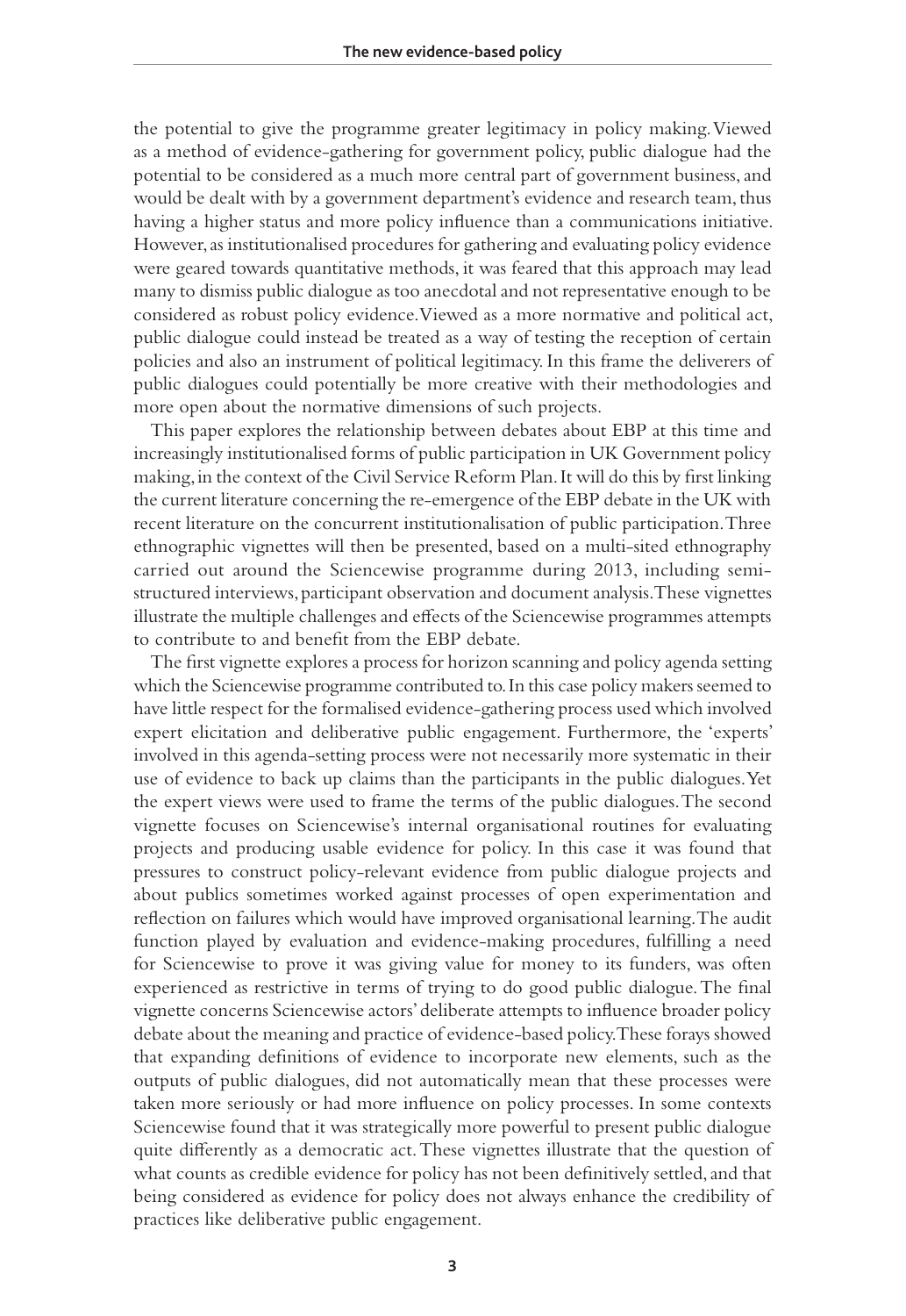## **Retheorising evidence-based policy**

Debates about EBP were revived in the early years of the coalition Government through broader debates about policy making and the civil service, and in the run-up to Sir Mark Walport's inauguration as the new Government Chief Scientific Advisor in April 2013. This latest version of the debate centred on a strong perception that civil servants lacked the capacity – especially scientific and mathematical skills – to process and use evidence effectively. For example, a 2011 Institute for Government publication noted a 'lack of culture and skills for using rigorous evidence in the civil service' ([Rutter, 2012](#page-17-4): 5). The other key feature of the EBP debate at the time was the focus on the 'robustness' of evidence used and the potential for using more quantitative and quasi-experimental methods in policy making (for example, [Haynes et al, 2012\)](#page-16-0). This argument responded to the perceived success of behavioural economics in Government through the introduction of the Behavioural Insights Unit, excitement about the potential for 'big data' to revolutionise policy making and planning around Government services, and the strong promotion of the use of methods like Randomised Controlled Trials in policy areas like education and justice (for example, [Haynes et al, 2012](#page-16-0)).

The momentum behind these arguments spurred the creation of the Alliance for Useful Evidence, a body run by Nesta (National Endowment for Science, Technology and the Arts) which was a co-sponsor of the 'What Works' centres, a joint venture by Nesta and the ESRC on behalf of Government. The What Works centres were a flagship Government policy in 2013, which aimed to build on the success of the health body NICE (National Institute for Health and Care Excellence) and apply quasi-experimental methods in policy areas involving service delivery [\(Cabinet Office,](#page-16-1)  [2013](#page-16-1); [Mulgan and Puttick, 2013\)](#page-17-5). These initiatives championed the inclusion of a much greater diversity of sources of evidence or kinds of knowledge in policy making but were also based on a rigid set of assumptions about what constituted legitimate and rigorous evidence or credible policy knowledge, and therefore how this knowledge should be used in policy making [\(Cabinet Office, 2013](#page-16-1)). Both initiatives adopted a positivist and quantitative framework to assess evidence, even in reference to topics in the domain of the social sciences.

Forms of public participation in science decision making have not been a common feature of the governance of the modern liberal state, which has instead classically looked to science and scientific expertise, both for an apparently objective and legitimate basis for policy decisions, and for neutral and independent judgements of the consequences of state decision making [\(Jasanoff and Wynne, 1998;](#page-17-6) [Jasanoff, 2012\)](#page-17-7). Throughout much of the twentieth century expert judgement and knowledge alone were considered to be an adequate basis for decision making, with a particular reliance in the UK on methods like cost-benefit analysis and technology assessment in solving complex decisions, such as the development of nuclear power plants and associated infrastructures ([Wynne, 1982\)](#page-18-2). This has been characterised as the 'Decide-Announce-Defend' approach to the making and retrospective public justification of technical decisions [\(Webler et al, 1995](#page-18-3)). [Welsh and Wynne \(2013](#page-18-4)) characterise the dominant imaginary of the public and its role in technoscience between the 1950s and early 1990s as being passive non-entities, unable to play any meaningful role in decision making other than expressing grateful acceptance.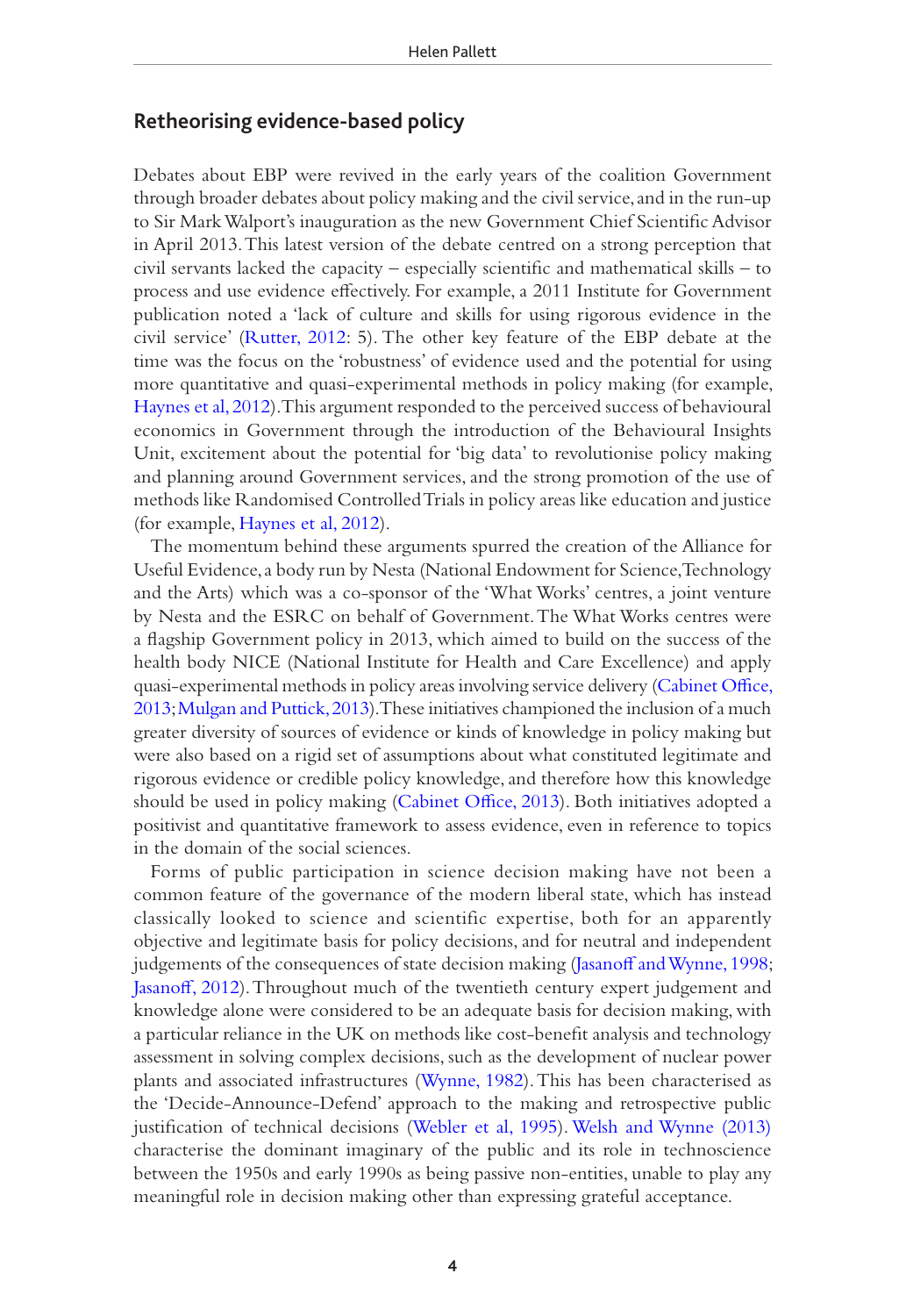At the start of the twenty-first century many of the important institutional developments around science and science policy concerned the move towards initiating more of a two-way dialogue with citizens around scientific issues which affected their lives. In the UK this move was characterised as a shift from the focus on public understanding of science (PUS) towards an emerging approach which emphasised public engagement with science (PES) ([Michael, 2011](#page-17-8); [Pieczka and](#page-17-9)  [Escobar, 2013\)](#page-17-9). A series of high-profile public science controversies, including the BSE crisis and debates about the risks of using the MMR vaccine, also made it clear that the PUS movement had not succeeded in overcoming public distrust and dissent towards government science and scientists [\(Jasanoff, 2005](#page-17-10)). The Sciencewise programme was created in 2004 as part of the Science and Society Unit within what was then the Department for Trade and Industry. Sciencewise's creation followed strong advocacy for the involvement of citizen voices in science policy making from academics (for example, [Wynne, 1996\)](#page-18-5) and some policy makers [\(Jenkin, 2000;](#page-17-0) [POST, 2001;](#page-17-11) [2002](#page-17-12)), as well as emerging amongst other consensus-driven initiatives of New Labour or 'Third Way' politics (for example[, Thorpe, 2010\)](#page-18-6). This institutionalisation of deliberative approaches to public engagement with science policy in the UK during the 2000s has been referred to as the 'new scientific governance' [\(Irwin, 2006\)](#page-17-1). These developments seem to have occurred quite separately to conversations about EBP, and were based on contrasting epistemologies; emphasising the value of qualitative evidence in giving rich insights into public perspectives rather than aiming for the quantitative standards of robustness and replicability emphasised in EBP discussions. This led a recent Nesta report to conclude 'democracy and evidence are not happy bedfellows' [\(Breckon et al, 2019:](#page-16-2) 6), despite arguing for a multitude of opportunities for deliberative public engagement to contribute evidence to policy making.

Key elements of this 'new scientific governance' have been the emergence of new models of best practice around public engagement and knowledge making, accompanied by the rise of a new set of experts of participation. [Chilvers \(2008](#page-16-3)) mapped these actors as an emergent epistemic community in the UK with shared norms and modes of knowledge making, arguing that a specific set of methods for facilitating and presenting the findings of public participation processes were being narrowed and standardised in the community. [Lee \(2014](#page-17-13)) has observed similar trends in North America, and both authors have noted the growing power of these new experts to orchestrate and control public participation processes and to speak for the public in policy-making processes. It has even been suggested that the increasing level of standardisation of models of participation – through training programmes, bestpractice guidance, and the dominance of particular individuals and organisations – has led to creation of 'laboratories of participation' [\(Bogner, 2012\)](#page-16-4) where conversations and outputs are so tightly controlled as to be virtually irrelevant to the real-world contexts of the issues under discussion. The most fundamental criticism of this form of governance has been that the institutionalisation of these new practices has done little to change the broader organisational cultures of governing institutions [\(Wynne, 2006](#page-18-7); [Bickerstaff et al, 2010\)](#page-16-5). This suggests that, though widely practiced, deliberative public engagement processes, based on small numbers of participants, nuanced facilitation and the collection and analysis of qualitative social science data, still lack legitimacy in policy organisations.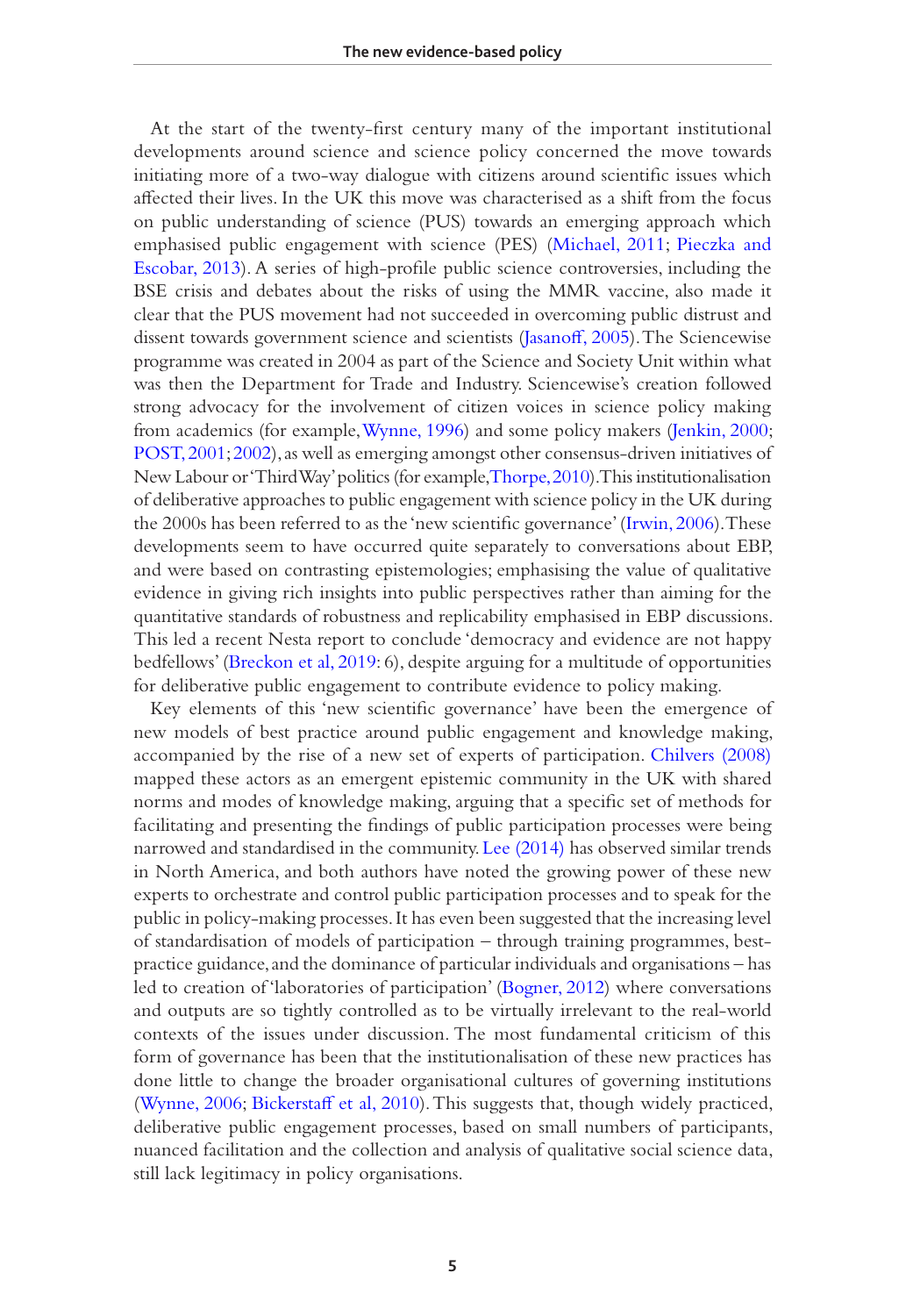# **Methodology**

This paper draws on data from a multi-sited ethnography of the Sciencewise programme carried out during 2013 using a combination of semi-structured interviews, participant observation and document analysis. 'Multi-sited ethnography' [\(Marcus, 2007](#page-17-14)) is a methodological approach increasingly drawn upon by STS (Science and Technology Studies) scholars as they move out of the laboratory to study the more diverse locations of science and science policy ([Hess, 2001](#page-16-6); [Thompson, 2004;](#page-18-8) [Ellis and Waterton, 2005](#page-16-7); [Scott and Du Plessis, 2008;](#page-18-9) [Gehrke, 2014;](#page-16-8) [Laurent, 2017\)](#page-17-15). In the anthropological frame, multi-sited ethnography has been suggested as an alternative to conventional approaches to ethnography that require deep and long immersion in one space, in order to develop an understanding of the multiple and often contradictory processes feeding into and influencing any given organisation, group or situation, and even constituting the spaces themselves [\(Marcus, 2007\)](#page-17-14).

Another feature of multi-sited ethnographies is that ethnographic understanding of the organisation is not assumed to only be a result of participant observation, but can also be gained through the use of other methods such as semi-structured interviews and document analysis [\(Marcus, 2007](#page-17-14)). Thus all of the sites studied around Sciencewise were explored through a combination of these methods. Participant observation was adopted when possible and permitted by Sciencewise actors (including in steering group and programme board meetings), and was then followed up and enriched through semi-structured interviews with actors associated with each space, attempting to get good coverage of different kinds of roles within and around Sciencewise. In total 27 people were interviewed, some with relevance to and involvement in one or more of the organisational spaces studied. Through participant observation and interviews the researcher came into contact with virtually every member of Sciencewise staff during the period of research. The researcher has never worked for Sciencewise.

Document collection and analysis, including official documents, internal documents, preparatory materials for events and online materials such as blog posts, were also used to supplement understanding of the spaces under study and to follow how certain ideas travelled and were refined. Documents were found through the websites of the organisations involved, including Sciencewise's own website, through their relationship to particular events studied, and through the use of less formal online methods, including following the main Sciencewise actors on Twitter and Linkedin and through following the Twitter hashtags for particular events. These online materials themselves also served as objects for analysis. Full ethical approval for this work was granted by the University of East Anglia on the condition that interview and observational data were fully anonymised and stored in a secure manner. For this reason the data used in this study have not been made available in an open repository.

All of the data collected through the methods outlined above were analysed inductively using the qualitative data analysis software ATLAS.ti. The coding of the data was iterative and inductive, responding to new patterns and issues emerging from the documents, such as the civil service reform agenda discussed. A full list of field notes and documents analysed can be found in [Pallett \(2014](#page-17-16)). In order to protect the identity of interview respondents as well as the status of a number of high-stakes processes which were underway during the period of research, interview respondents are not listed or numbered. Rather, where interview quotes appear the speaker will be identified in a way that is relevant to the themes and processes under discussion but is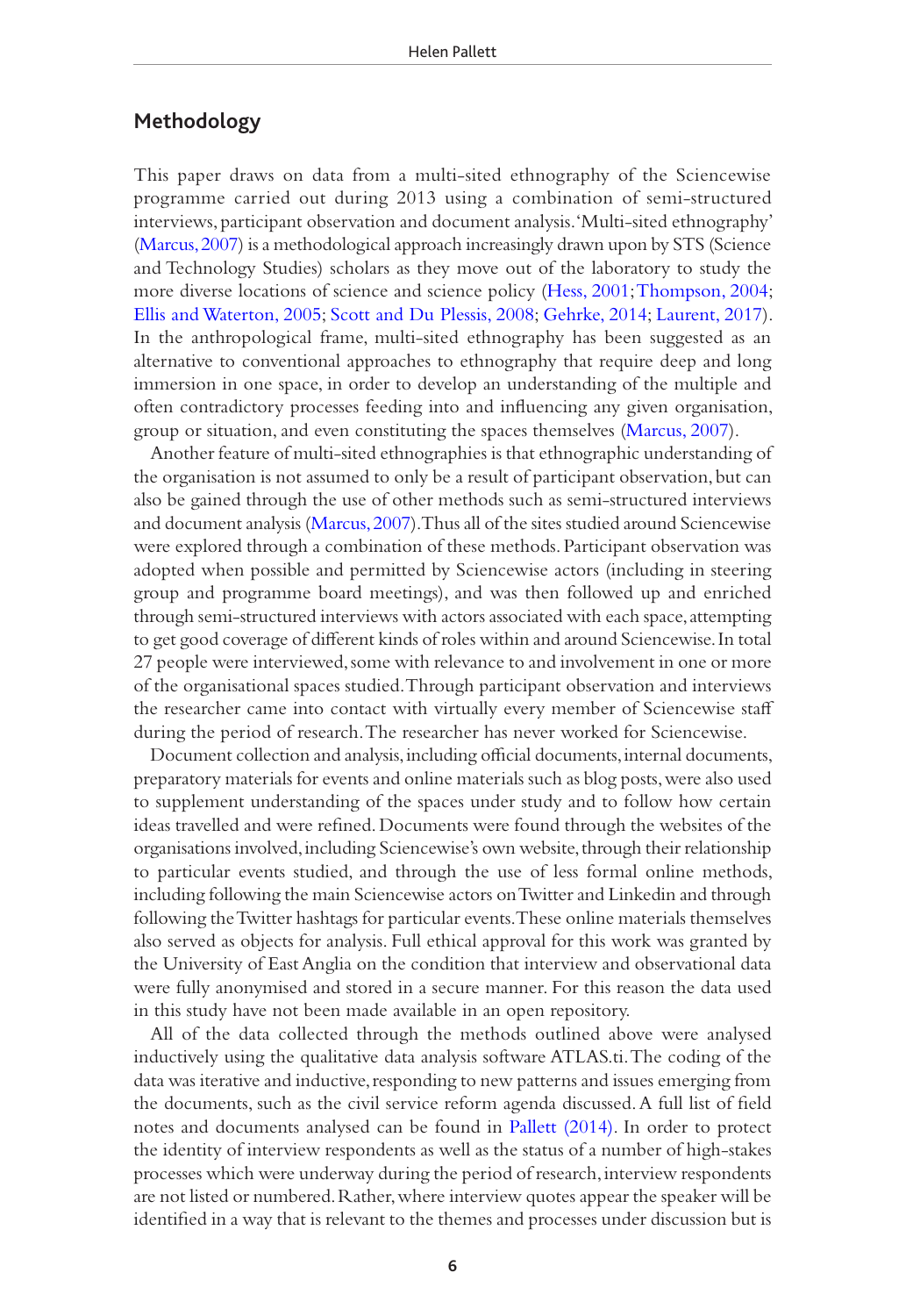judged not to fully disclose their identity, for example as a Sciencewise management actor or a non-Sciencewise actor.

# **Between democratic acts and evidence fit for policy**

In the following vignettes the paper explores three significant processes through which actors in the Sciencewise programme tried to negotiate the uneasy dance of both affirming the democratic legitimacy of public participation processes and positioning them as a crucial element of 'the new evidence-based policy'. Due to the continued predominance of quantitative and positivist standards for assessing the quality of evidence in EBP discussions, public participation processes which are based on qualitative social science methodologies continued to be dismissed as lacking in rigour and robustness in policy settings, despite their potential to help policy makers engage with public values and uncertainty.

# *A novel approach to horizon scanning*

In the development of the proposal for the running of the 2012–2015 contract of the Sciencewise programme conversations focused on what all of the parties involved had mutually identified as a lack of clarity and systematisation around central government horizon-scanning procedures, and therefore a potential role for Sciencewise in experimenting with and promoting new methods for horizon scanning. As one actor involved in the process put it, "you know, could there be a more systematic way to think about what…, the space of possible public dialogues and then,… at least need to have a view of… what's not being done as well as what's being done". As a result, the idea of funding some sort of expert workshop for government horizon scanning, in partnership with Robert Doubleday (Academic and director of the Centre for Science and Policy at the University of Cambridge), was written into the initial proposal document to BIS (The Department for Business, Innovation & Skills), and then put into action when the new contract was awarded. The horizon-scanning project later developed into a three-stage process taking place during 2013, involving an expert workshop hosted by the Centre for Science and Policy, a series of public dialogue workshops carried out by Ipsos-MORI on behalf of Sciencewise, and finally a workshop hosted by the Parliamentary Office of Science and Technology (POST) at the Houses of Parliament.

For the Sciencewise actors I interviewed, this horizon-scanning project had two main functions. The first was to systematically identify the 'hot topics' around which dialogue could be done. This would then help to indicate if there were any important science and technology policy issues that Sciencewise had not engaged with, as well as providing a potentially useful resource for other parties. The second function of the exercise was to use the evidence set built up as a tool for starting conversations with hard-to-reach government departments and those that Sciencewise had not worked with before, potentially leading to high-profile public dialogue projects. By including a prominent public dialogue element in the horizon-scanning process, Sciencewise actors hoped also to be able to demonstrate the value of public dialogue during these conversations and reinforce their own position as knowledge brokers of public attitudes and views. It was anticipated by many of the actors involved that the exercise could also fulfil a more straightforward advocacy and networking function,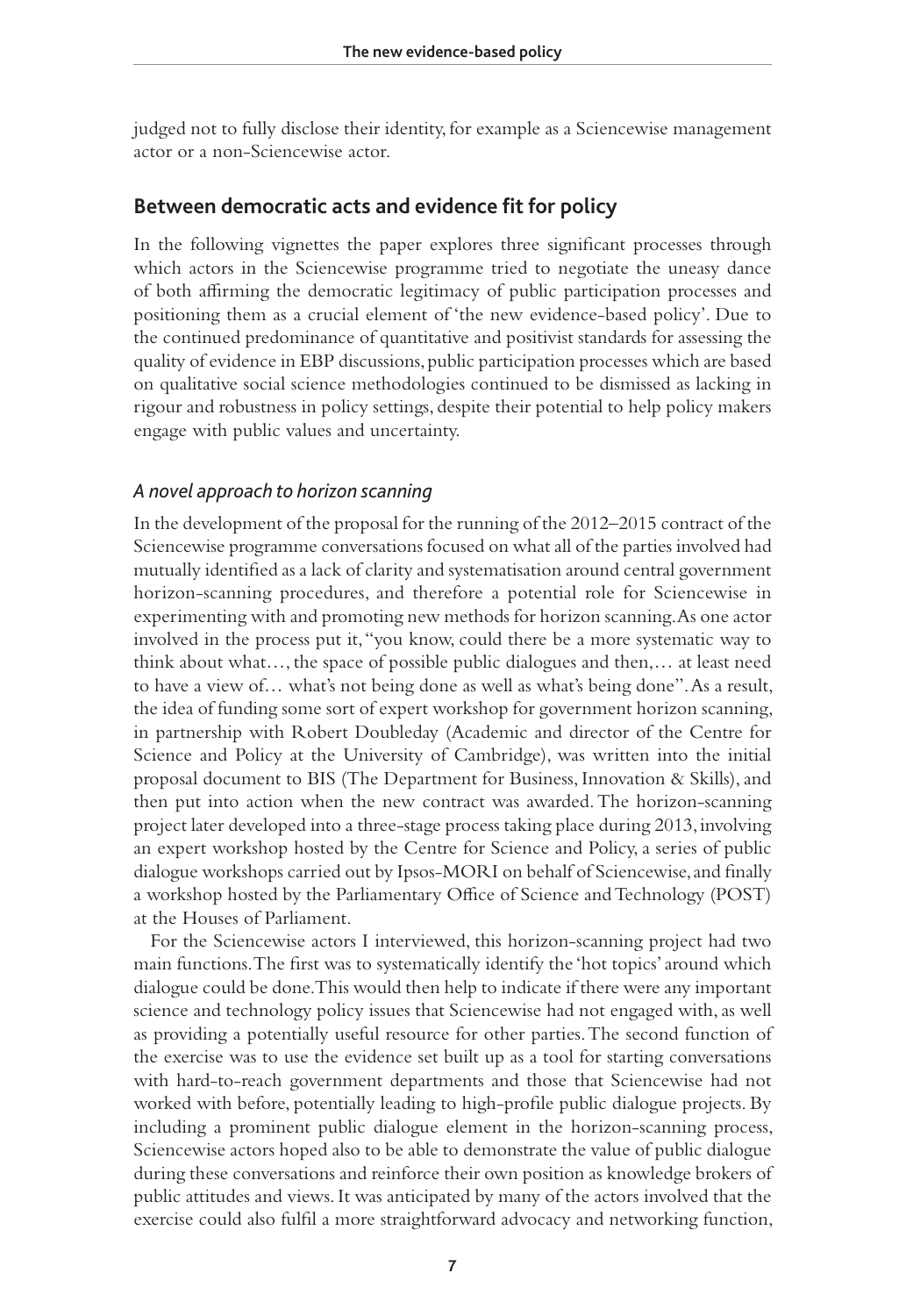by introducing all of the participants in the expert and policy workshops, many of whom were high-profile policy makers unfamiliar with the concept of public dialogue, to Sciencewise and its work.

The Centre for Science and Policy (CSaP) expert workshop lasted a full day and involved around 50 policy makers and academics (both social and natural scientists) with expertise related to science and technology policy. I attended the workshop as a scribe and contributor. A list of around 200 emerging policy issues was identified before the workshop through interviews and email feedback from key stakeholders, including academics, industry representatives, science journalists and some civil servants. A vote on which were the most important of this list of issues was used to narrow down the list to 120, which were discussed during the workshop itself, and eventually narrowed down to 30 key emerging policy issues through small group decisions and a plenary discussion at the end of the day. All of the sessions in the workshop were fast-paced, requiring those involved to make quick decisions and compromises, often concerning issues falling well outside their usual domain of expertise; furthermore, participants more regularly resorted to anecdotes and other narratives than they did to more 'scientific' forms of evidence, in order to justify their arguments. The workshop was strongly geared towards aiding the production of a publishable paper, eventually published in the journal *PLOS One* [\(Parker et al,](#page-17-17)  [2014\)](#page-17-17), outlining the 30 emerging policy issues chosen, with small sections written by different workshop participants. Topics identified included, for example, democracy in the digital age; antimicrobial resistance; and sudden environmental change.

The 30 emerging policy issues identified in the expert workshop were then used as the basis for a public dialogue exercise run by the market research company Ipsos-MORI, involving three six-hour-long public dialogue events in London, Manchester and Cambridge, involving a broadly representative sample of the public with little or no prior interest in the issues under discussion. The academic paper was used to produce the stimulus materials, and the participants' discussions were also structured around the same seven broad policy areas used in the expert workshop and paper. A short part of each workshop invited the participants to put forward their own ideas about future science and technology-related policy challenges. For the rest of the time in the public workshops, though the participants' views on the issues were openly elicited and they were encouraged to debate with one another, it was made clear by the facilitators that the information on the slides represented the expert view and there was little scope for participants to challenge their substantive content. The final part of the event involved the whole group of participants placing the issues they had chosen as most important on a large matrix which ranked them in terms of their importance as emerging policy issues, and the extent to which there was a need for further public dialogue on them. This matrix ranking formed a central part of the report resulting from the public dialogue process which some of the participants from the three events were invited to help with drafting over a three-hour session in London.

The POST horizon-scanning meeting, held in a committee room in the House of Commons, lasted around one hour and had two Lords and one MP in attendance. At the start of the session the deputy director of POST, who had attended the CSaP workshop, contextualised the event amid the revival of government interest in horizon-scanning exercises and presented the 30 emerging policy issues under discussion, categorising them in terms of how they fared in an initial polling of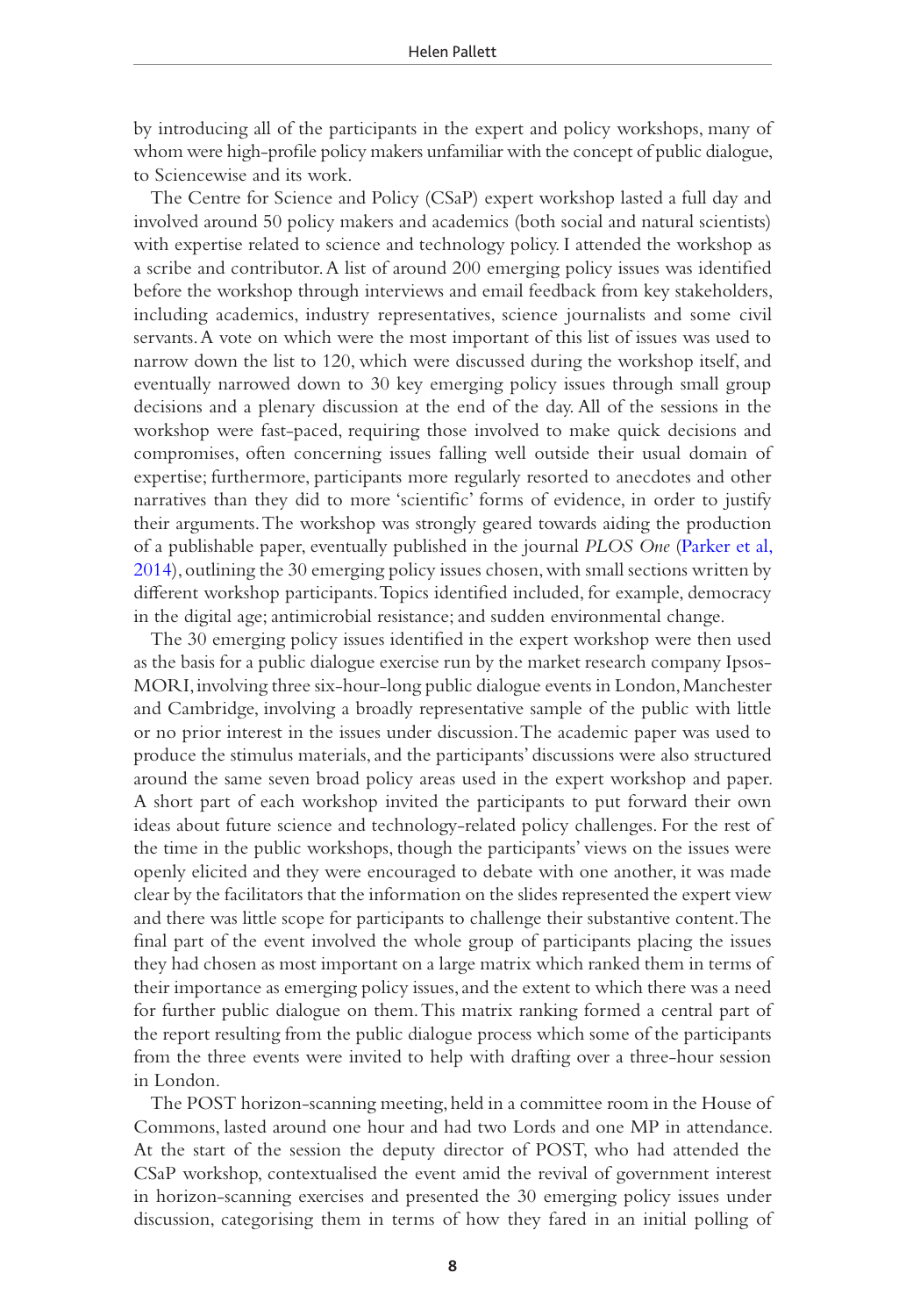interested policy makers. In the following discussion much attention was focused on the quadrant of public views on the importance of the policy issues identified and their relevance to further public dialogue work. However, the bulk of the discussion focused on the issue-ness of the issues presented. Some of the policy makers present felt that there was a lot of overlap between the issues, and that the issues were of different types meaning that they could not be easily compared; however, they had not been provided with the full descriptions of each of the issues from the expert process and academic paper. It was suggested that the issue of health care provision for an ageing population was an issue requiring a Royal Commission, while it was asserted that many of the other issues were also inappropriate for a horizon-scanning exercise, given that they were current rather than future policy issues. Finally, one of the Lords concluded that in future horizon-scanning processes the selection of issues should be carried out by policy makers, rather than other experts and citizens, in order to ensure they were relevant and usable within policy processes. Following the meeting POST produced only an internal report on the horizon-scanning exercise, which raised concerns about the methodology of the expert workshop and emphasised that POST's involvement in the whole exercise was purely experimental. The research found no evidence that the organisations involved had taken any ideas from the process forward.

This vignette illustrates the challenges of orchestrating and producing outputs from public participation processes which are seen as legitimate and credible in 'the policy room'. In a very short encounter which did not allow for any of the issues identified to be discussed in depth or the methodologies of public engagement to be justified, the outputs of this process were apparently dismissed out of hand. The public participation element of this project was also implicitly attributed lower status in the progress of the project by the fact that it was held after and largely shaped by the expert workshop, and the way in which lay participants were given little scope to suggest their own issues for discussion. While the methodology used in the public dialogue element of the project was arguably much more robust, and certainly more established and 'tried and tested' than the Delphi format of the expert workshop, this did not seem to enhance its credibility. However, the conduct of the POST meeting also suggests that policy makers viewed even the (peer-reviewed) expert contributions to the project as lacking credibility, instead asserting the importance of discussing such questions in the formal political domain. This event undermines claims of the general resurgence of interest in EBP in UK governance settings.

### *Producing rigorous evidence*

The idea of collecting, storing and disseminating 'best practice' was a central Sciencewise aim which strongly informed the layout of the website and many organisational routines, stimulating the production of case studies and guidance documents. The idea of Sciencewise itself as a repository or producer of institutional memory also shaped internal views of how Sciencewise could contribute to making EBP. The creation of social intelligence reports – labelled on the Sciencewise website as 'What the public says' – was a new initiative of the 2012–2015 programme contract. It was hoped that these reports would give a more credible and lasting insight into the shape of societal attitudes towards these different science and technology related issues, getting beyond accusations that public dialogue projects only offer a snapshot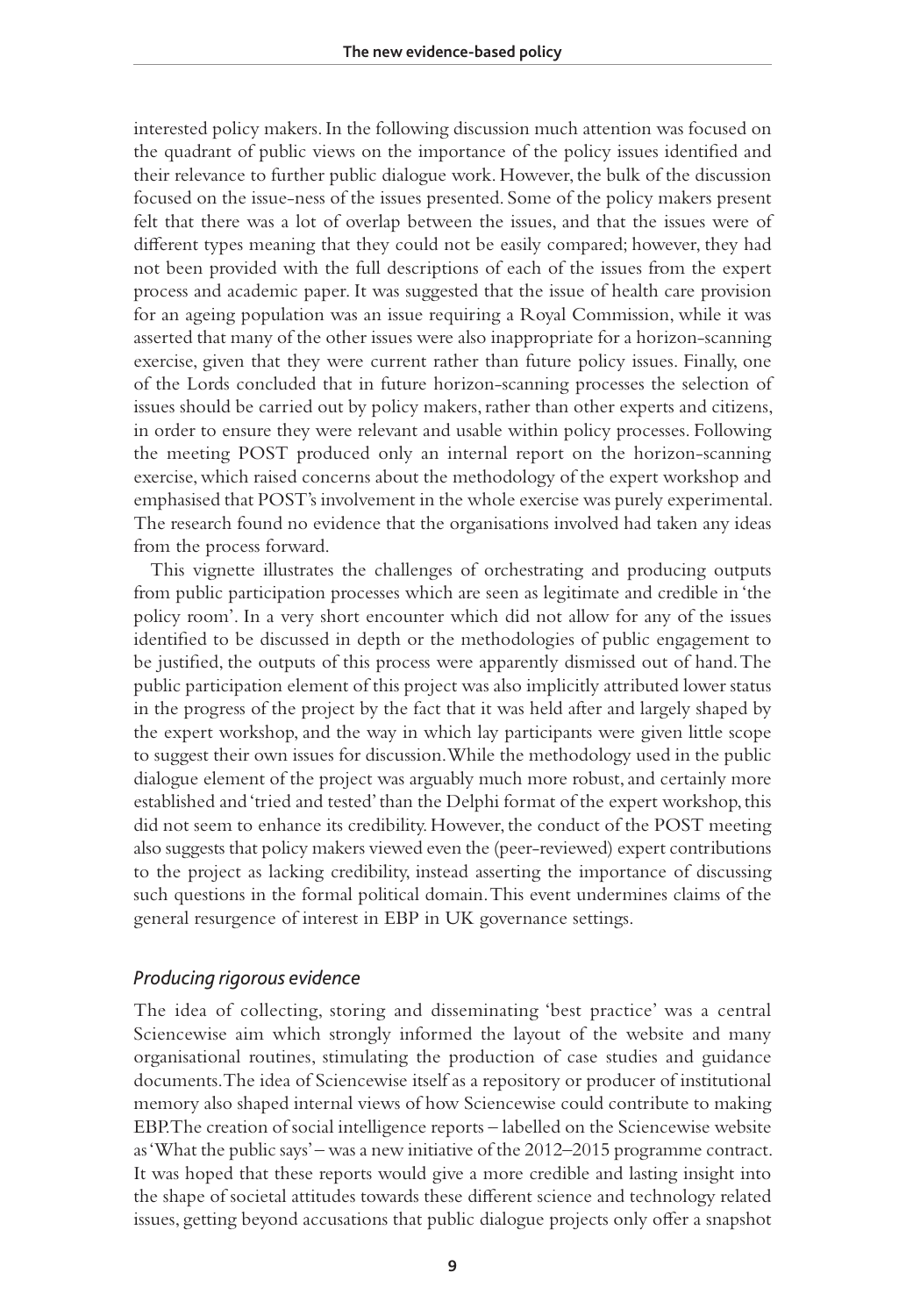of the views of a small group, but also to provide a richer picture than that provided by public opinion surveys. While the social intelligence work provided an opportunity for Sciencewise actors to learn about and reflect on particular topics and to develop perspectives on the state of science policy making in that area, the reports were mostly conceived of within Sciencewise as an advocacy tool. It was hoped they would demonstrate the value of public engagement to policy makers and that they could be used to robustly identify areas for future dialogues projects.

The social intelligence work was seen as bolstering the storage and translation of institutional memory, both within Sciencewise and within Whitehall. One Sciencewise management actor justified the social intelligence work like this:

as well as doing the open-ended deliberative stuff we were getting a lot of calls with people saying well "what do you know about how the public thinks about these things? Not just what it says but how it thinks" um… I think we realise that attitude and opinion research only has so much value unless you understand how people are thinking about these things underneath. So the social intelligence work we did was an attempt to, not just sort of map where the public was, but to… in terms of opinions, but to tease out some of the underlying reasons and values behind that, as far as we knew from the research, from social media and all the rest.

These reports were not just about synthesising insights from Sciencewise projects, but also bringing these together with research from elsewhere. Furthermore, through this work Sciencewise actors hoped not only to present and bring together existing knowledge about relevant topics, but also to use this knowledge to identify broader trends and drivers which might be relevant to policy makers. This approach clearly advanced Sciencewise's advocacy objectives, positioning the programme as a knowledge broker of public attitudes, but it also arguably represented an attempt to provide a new way of storing and translating relevant policy knowledge about the public.

Public dialogue evaluations were the main mechanism within Sciencewise to collect and store evidence from public dialogue projects. Independent evaluators were appointed at the start of each dialogue project, so that they could follow the progress of the public workshops and offer advice and reflections during the process. The evaluation reports would usually be published several months after the initial reports on the dialogue projects to allow the evaluators to conduct interviews with some of the actors involved, process survey data from the dialogue's participants, and observe any broader effects of the project on policy processes. The first draft of the evaluation report would be circulated among key actors in the dialogue project in advance of the wash-up meeting, which would involve the dialogue evaluators, contractors and commissioners reflecting on the successes, failures and key lessons of the project, facilitated by the project manager. Though these discussions were not formally recorded, it was intended that they would feed into the production of the final evaluation report, and the shorter Sciencewise case study write-up of the project, both of which would be available on the Sciencewise website. Public dialogue, activity and whole programme evaluations were used extensively for synthesising knowledge into advocacy and informational materials on Sciencewise's website, such as dialogue case studies, guidance documents or the FAQs.

The development of public dialogue case studies, and the way these evaluation reports were used in the programme-wide evaluation, indicates that they also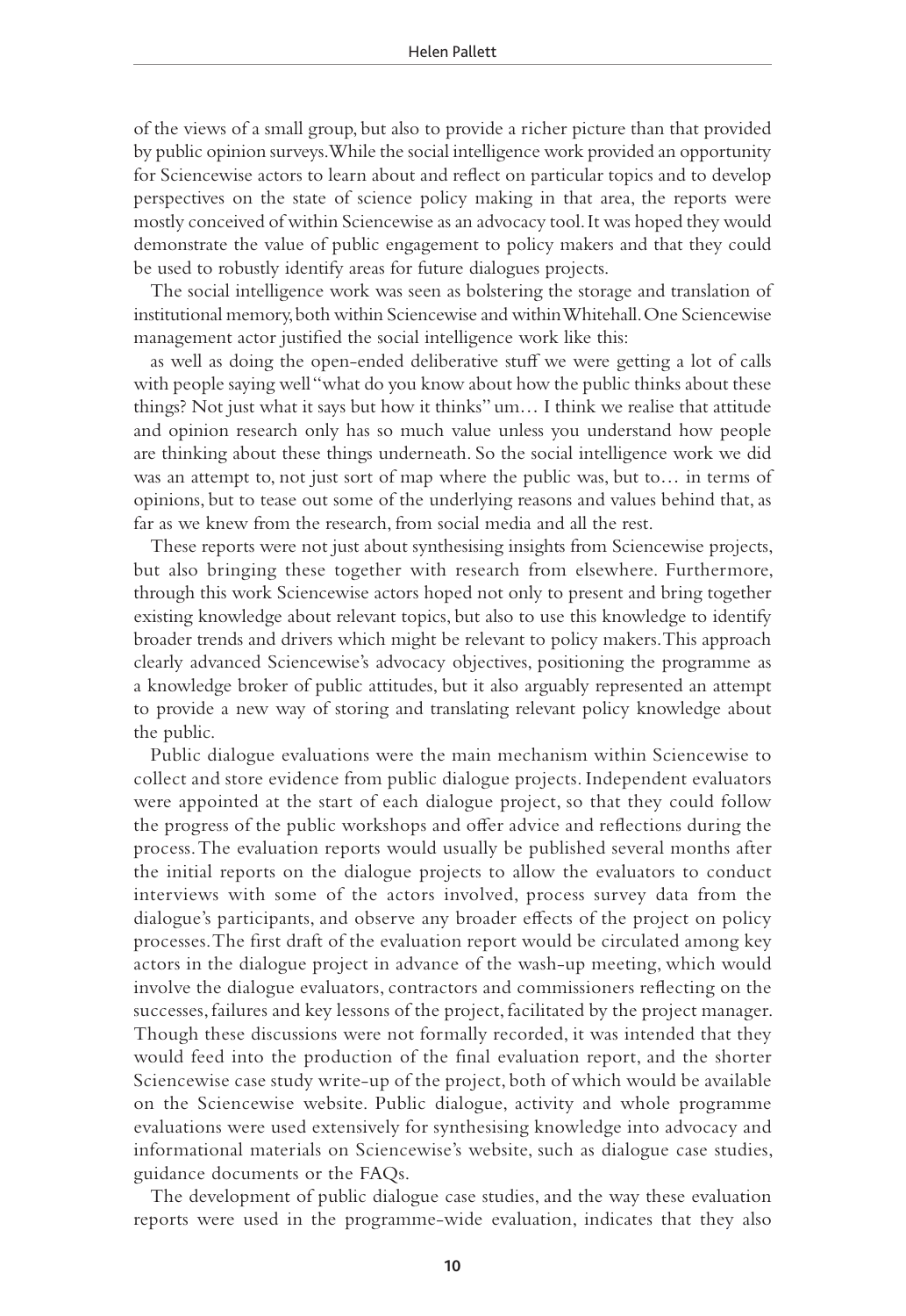provided an important audit function, as might be expected in an arm's-length government programme. Several interview respondents recognised this as a limitation, for example: [w]e have to be honest, that our evaluation of Sciencewise has to fit the criterion objectives that BIS set in its funding model, so in a sense there are things that we have to evaluate to prove that the money's been spent well, um… so on one level you could say it's a sort of operational evaluation. (Sciencewise steering group member)

Sciencewise felt the need to bring in 'neutral' observers to measure and verify the quality and impact of its projects, to demonstrate that it was being held to account and to provide evidence of the programme's effectiveness. Several Sciencewise internal documents even use 'evaluation' and 'producing credible evidence' interchangeably. Thus, while Sciencewise evaluation procedures offered an important mechanism for potential organisational learning and reflection, on the way they commissioned and ran projects, the forms of public engagement they were promoting, or the topic areas they were engaging with, this was not the only or primary function of these mechanisms. Furthermore, other concerns, such as the need to provide convincing evidence of the success and impact of Sciencewise projects and therefore not to acknowledge failures or problems, potentially precluded opportunities for honest reflection and broader learning.

The yearly programme evaluations were also seen as a source of organisational learning about 'big-picture' issues. For example, the 2009–2010 programme evaluation was cited as a key source for the new projects and ideas contained in the 2011 proposal document, such as the horizon-scanning project. Through conducting interviews with Sciencewise and policy actors, the programme evaluation reports had been useful in identifying generally agreed areas for improvement or opportunities for new initiatives. In common with the project evaluations, the programme evaluations also served a key self-auditing function and were constructed with a policy audience in mind, meaning that findings had to be clearly and very concisely stated.

This vignette about evidence synthesis and evaluation procedures in Sciencewise illustrates the challenges of producing evidence to fulfil a standard and framework set by a distant body with very different assumptions about and ways of assessing evidence. On the one hand this close auditing and evidencing of the impacts of the Sciencewise programme helped to demonstrate its positive policy impacts and the value of the approach to a sometimes-sceptical audience of policy makers in control of budgets. It led to the production and synthesis of vast amounts of academic and market research about public views around science and technology, with direct relevance for government decision making. On the other hand, these audit regimes were constantly experienced as restrictive and sometimes even counterproductive to the aims of running good public dialogue processes or faithfully representing the views of citizens. Key lessons became lost and obscured through communication and translation problems in large chains of multiple actors involved in the evaluation, oversight and orchestration of each project, while the need for Sciencewise to constantly justify its existence and compete for further funding sometimes prevented an honest assessment of the failures and oversights of particular projects. Connectedness with EBP agendas had a very ambivalent effect on Sciencewise's internal procedures and broader standing, while at the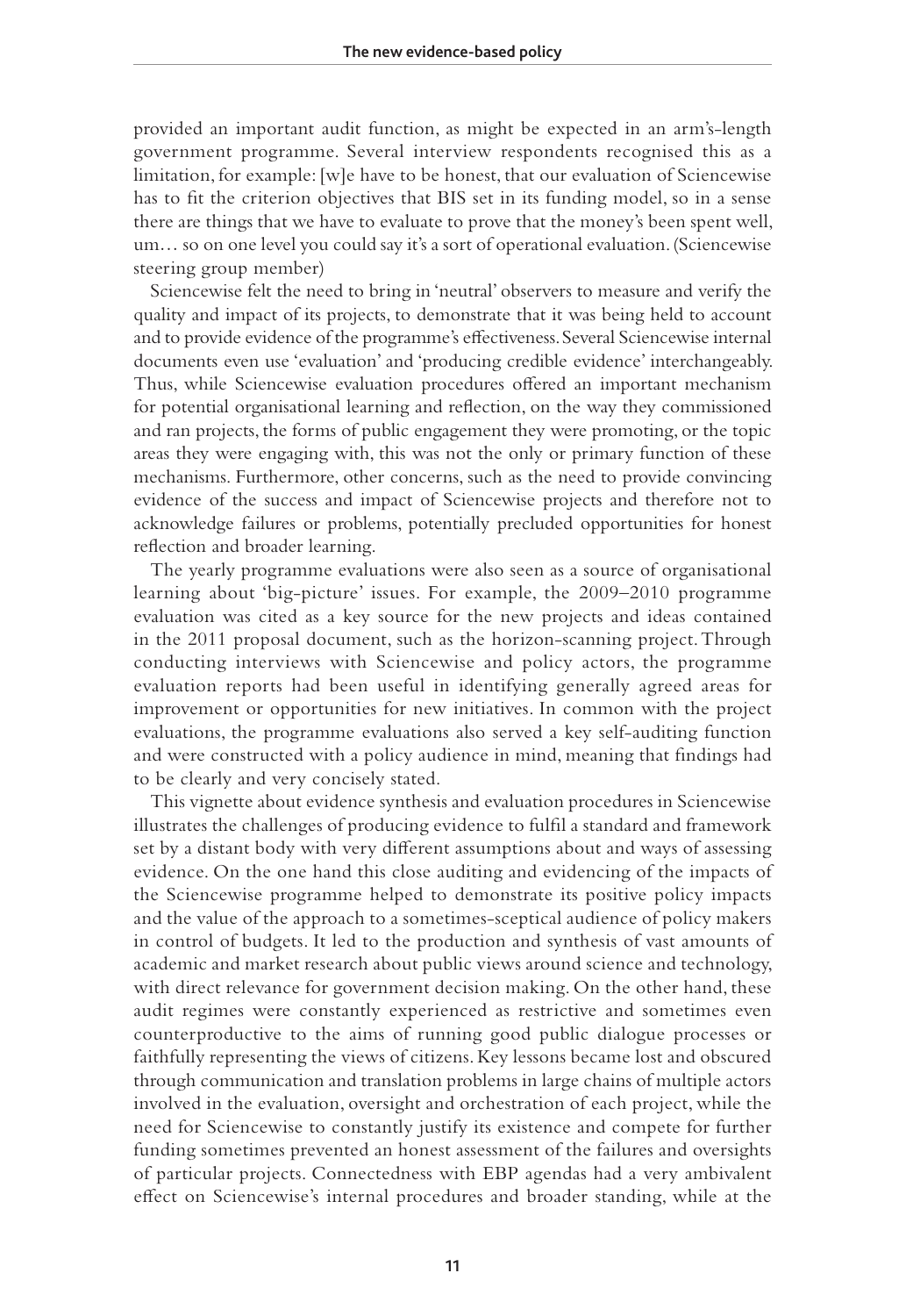same time there was little evidence that public participation processes were being taken more seriously as a source of credible evidence for policy.

### *Debating evidence-based policy*

During the period of study Sciencewise actors became involved in national debates about EBP in several ways. One common way for Sciencewise actors to contribute to the debate was through 'thought leadership' work, writing for their own or external publications. Sciencewise actors also tried to engage specifically, with debates about the impacts of civil service reform and the inauguration of the new Government Chief Scientist Mark Walport, on the use of evidence in policy through its involvement in a prominent policy seminar series, and by inviting then DEFRA Chief Scientist Professor Ian Boyd to a steering group meeting.

Related to the prominence of the EBP agenda, there was an ongoing and unresolved debate within Sciencewise during 2013 on whether public dialogue was research or a democratic act (see [Liabo et al, 2018\)](#page-17-18). Due to their backgrounds in conflict resolution and stakeholder engagement, several of the Dialogue and Engagement Specialists felt quite strongly that public dialogue should be viewed as a form of market research, as it only included those with no predefined stake in an issue and it was not aimed at resolving a particular state of affairs. Actors who had more of an advocacy role within Sciencewise were more likely to emphasise the normative dimension of public dialogue, seeing it as a democratic trial or experiment which opened up a particular policy issue to citizen input and scrutiny.

This view is also reflected more generally in Sciencewise's gradual drift towards a greater focus on advocacy. However, several actors were also willing to take a more interpretive or strategic view of this debate, recognising that at different times and in different contexts it would sometimes be appropriate and constructive for public dialogue to be viewed as research or evidence, and at times it would be beneficial for public dialogue to be seen as a source of democratic legitimacy and accountability.

Many of my interview respondents felt that there was a lot at stake for Sciencewise in these EBP debates and initiatives. On the one hand, many recognised that public dialogue had the potential to be considered as a much more central part of government business if it was viewed as a method of evidence-gathering for government policy; for example, the director of the Alliance for Useful Evidence's contribution to the Sciencewise anthology notes, '[p]ublic dialogue can be an important part of the evidence base for social policy and practice' [\(Breckon, 2013](#page-16-9): 15). In an interview exchange one Sciencewise actor with significant experience in Whitehall explained why they felt public dialogue needed to be regarded as evidence to really be taken seriously and remembered within Government:

that's why this concept of 'is it evidence' is really important because the government departments do evidence-based reviews, I listened to a presentation a couple of weeks ago by [a cross-departmental body] but… I don't know whether thinking about what the public thought about the topic a few years ago would count as evidence. So we're back in that big circle of 'What is evidence? 'Is dialogue evidence?' 'What is the impact on policy makers?' 'What is the impact on decision makers?'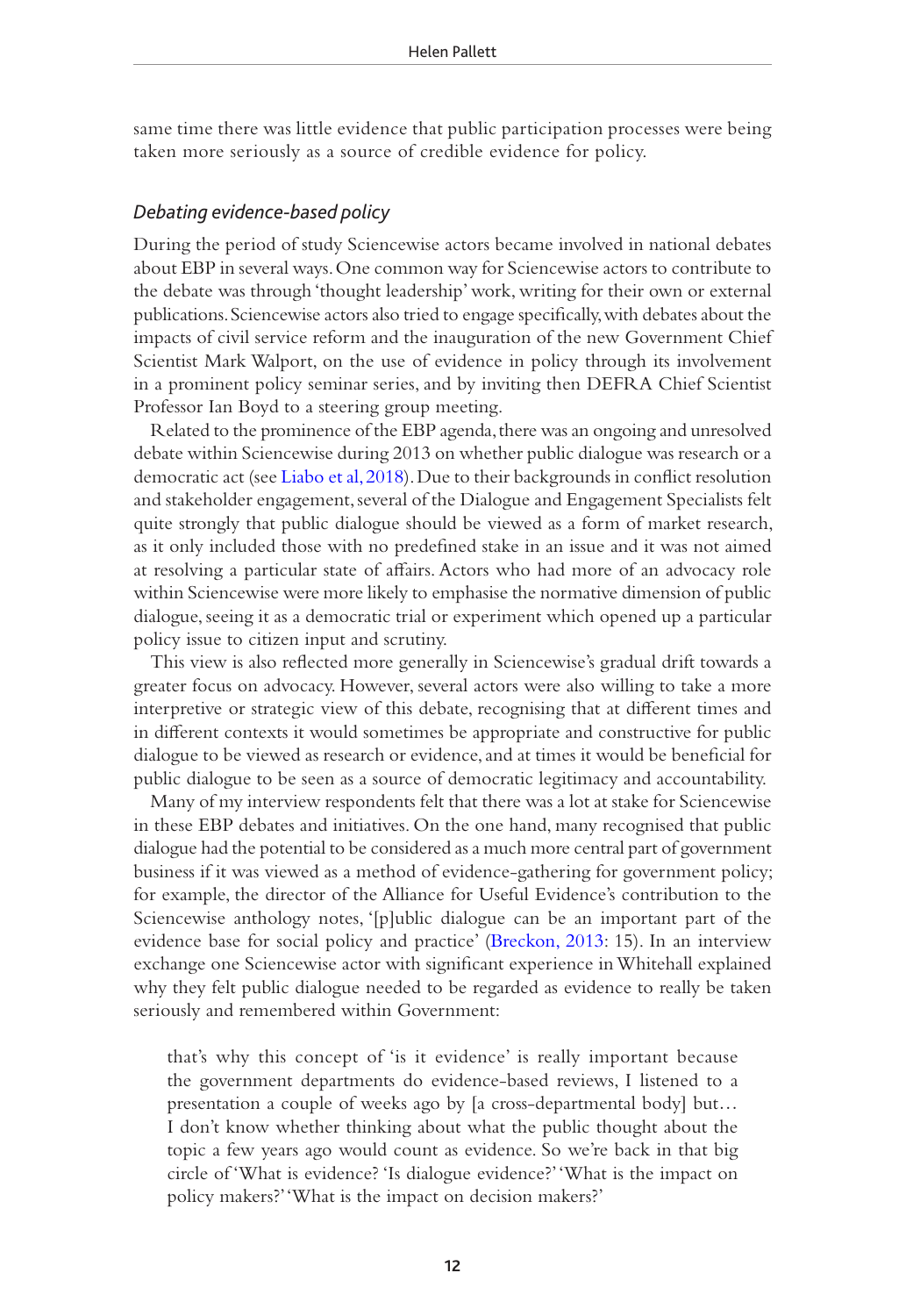Me: So I mean, from your perspective dialogue is strengthened if it is seen as evidence in these processes?

Respondent: Absolutely, yeah, absolutely, and that's a major cultural shift that would be required, by government departments, and particularly the strong scientific departments, because to be frank the only evidence that ever gets used is either pure science or economics.

This exchange captures the hope shared by many in the management and steering structures of Sciencewise that if public dialogue was categorised as 'evidence' it would therefore be dealt with by a government department's evidence and research team, giving it a higher status, more policy influence and a greater likelihood of being remembered than a project viewed as a communications initiative. For some this also meant that Sciencewise needed to reconsider how it presented, gathered evidence from, and evaluated public dialogue projects; for example, using more quantitative measures, allocating more resources to evaluations, and adopting digital methods in order to satisfy requirements for statistical significance through 'scaling up'. However, interview respondents were also concerned that assessing public dialogue as evidence within EBP frameworks which were overwhelmingly geared towards quantitative methods would lead to dialogue being dismissed as too anecdotal and not statistically representative enough to be considered as robust evidence for policy.

Sciencewise was involved as a partner in organising a series of seminars called 'Future directions for scientific advice in Whitehall', created to reignite debates about the role and practice of scientific advice around government in the run-up to the inauguration of the new Government Chief Scientific Advisor, Sir Mark Walport, in 2013. The seminars were co-organised alongside the Institute for Government (IfG), the Alliance for Useful Evidence (run by Nesta), and the Science Policy Research Unit at Sussex University. Each organisation hosted a seminar, followed up by the CSaP annual conference in April 2013 which shared the same name as the seminars, and where an edited collection, including short contributions from academics and policy makers based on the seminars, was launched ([Doubleday and Wilsdon, 2013\)](#page-16-10).

The IfG seminar entitled 'Culture clash – bridging the divide between science and policy', held in November 2012, focused on the perceived divide between scientists and policy makers, stressing that the latter tend to have backgrounds in humanities and social sciences, with some speakers suggesting that this was a direct and negative influence on the government's capacity to listen to scientific advice and evidence. Other speakers – such as the then shadow minister for Innovation and Science, Chi Onwurah – highlighted the roles and structures of science advisory bodies and discussed the scope to include scientists in other departmental governance structures. The Alliance for Useful Evidence seminar, 'Broadening the evidence base: science and social science in social policy', hosted at Nesta in January 2013, was concerned with the use of social science in policy making, and much of the conversation focused on calls for more social scientists to be conversant with large-scale quantitative and quasi-experimental methods, which were perceived to be of most use to government.

The Sciencewise seminar, 'Experts, publics and open policy', hosted by Lord Krebs at the House of Lords in January 2013, was the only one in the series to explicitly discuss the role of citizens in policy making. The speakers were: Gemma Harper, chief social researcher for DEFRA; Roland Jackson from Sciencewise; and Lord Krebs, former chairman of the Food Standards Authority (later known as the Food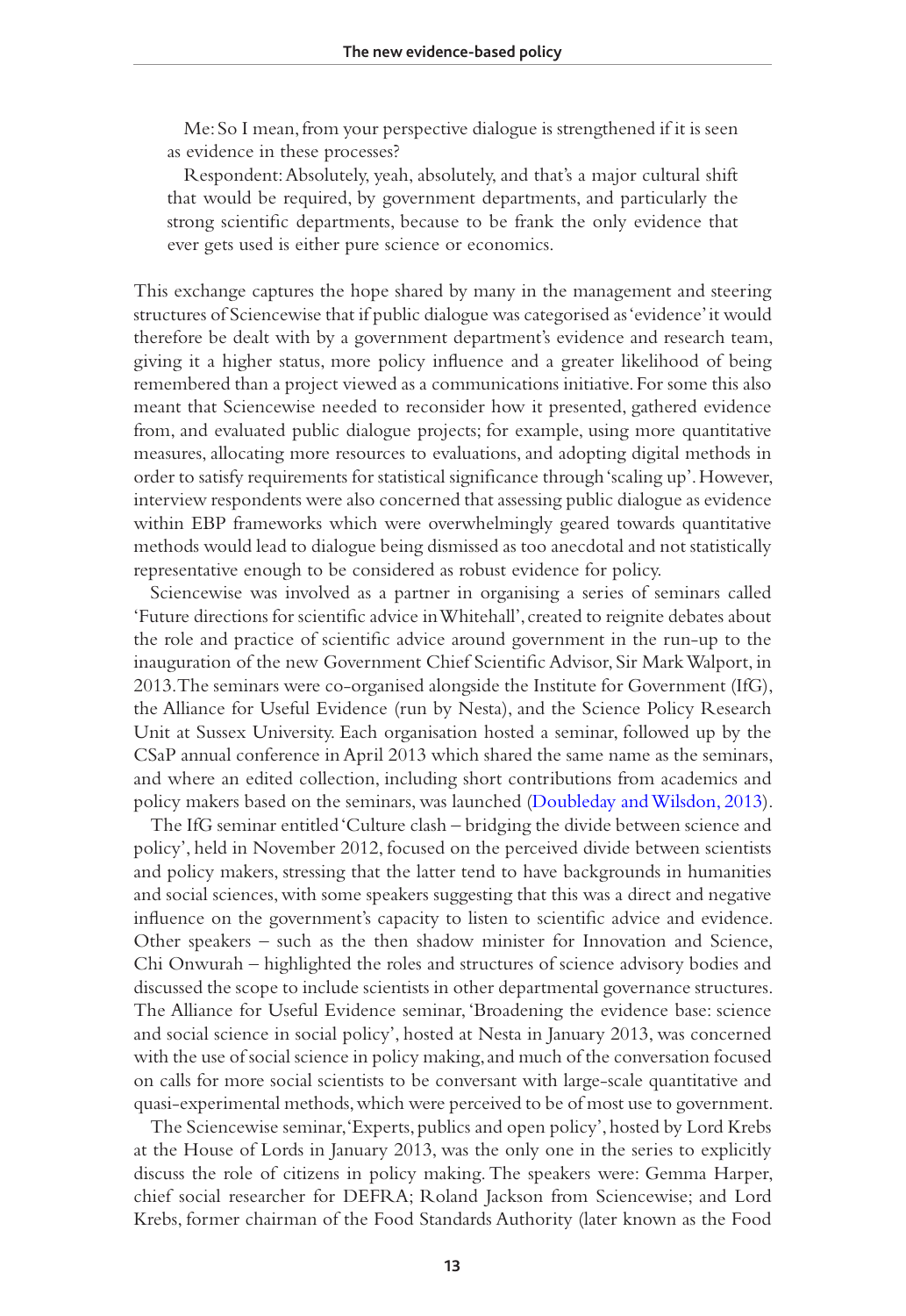Standards Agency). Roland Jackson (the Sciencewise chair), representing Sciencewise, used his talk to link public dialogue to the prominent policy idea of open policy making, explaining how he saw the two as complementary concepts, and arguing that policy could only be truly open if it involved dialogue with citizens. Gemma Harper and Lord Krebs struck a much more sceptical tone about public participation, with Harper highlighting what she saw as problems with assessing the 'anecdotal evidence' produced by public dialogue projects, alongside other forms of quantifiable evidence. Lord Krebs talked through the example of the 'GM Nation?' public dialogue in 2004, which he saw as emblematic of the potential pitfalls and dangers of inviting public participation.

For Sciencewise actors the programme's participation in this seminar series was part of its advocacy work, raising the profile of public dialogue and attempting to get Sciencewise involved in agenda setting and debates around EBP, science advice and civil service reform. For one Sciencewise management actor: "that was very much about profile raising. It was very much about getting the public aspect in amongst that agenda". As another management actor put it, the justification was "[t]wo-fold I suppose, one to um… you know, get our ideas into a form of policy box if you like, and secondly to be seen to be a part of that, and promote what we're doing a bit more. So raise awareness and contribute some ideas". Through the seminars, and the subsequent publications and blog posts, Sciencewise advocates attempted to position public dialogue as an important source of evidence for good policy making, and continually aligned the practice of public dialogue with open policy making, sometimes drawing on specific examples of Sciencewise dialogue projects as examples of best practice in open policy. Sciencewise's position in the EBP debate remained ambiguous, in part due to the kinds of attitude expressed during the Sciencewise seminar which were sceptical about the robustness of evidence produced by public dialogue processes, but also due to debate within Sciencewise about whether or not public dialogue was social research.

Similar tensions were played out in the October 2013 Sciencewise steering group meeting, when the DEFRA Chief Scientist, Professor Ian Boyd, was invited to speak in the focus section of the meeting about his perspectives on public participation in policy making. He based his remarks on a comment piece he had written for the journal *Nature* the month before [\(Boyd, 2013](#page-16-11)), addressing the EBP debate from a scientist's perspective and exploring what scientists could do to make their research more policy-relevant. Boyd emphasised the need for scientists and policy makers to engage with the public and to take public views seriously, and he argued that it was part of democratic process to engage with and accept the apparently irrational or controversial views of democratic representatives. However, the crux of Boyd's argument, in the paper and in the meeting, was that scientists had to be better at using statistical methods in their work, in order to avoid the creation and amplification of bias in their data, and to ensure the evidence they produced was robust and credible. When Boyd was challenged by several members of the steering group on whether he felt that Sciencewise produced 'robust evidence' in these terms, his response was that provided they used the right statistical methods to eliminate bias then it would be.

For several of my interview respondents this encounter encapsulated the challenges of getting those in Government to understand the nature of public dialogue and see it as a valid basis for policy making. Several also expressed annoyance that Boyd had clearly not been fully briefed on what Sciencewise did before the meeting, preventing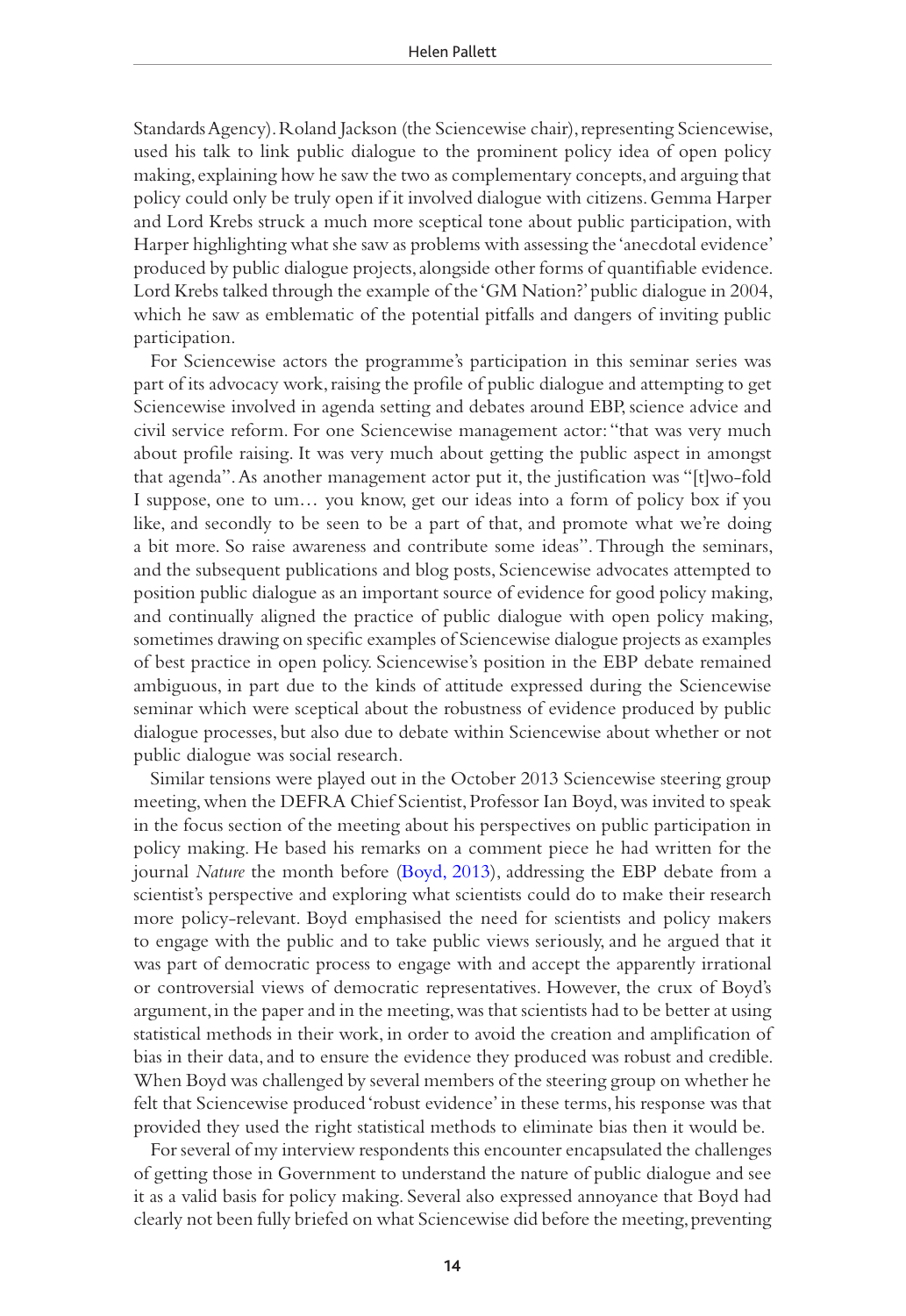any meaningful exchange about the use of different forms of evidence in policy. Others felt that the meeting had been worthwhile, due to a more subtle agenda of gradually introducing actors like Boyd to Sciencewise ideas and practices, contributing to a more diffuse movement around Government where 'one day' public dialogue might be accepted as credible policy evidence. Furthermore, one Sciencewise management actor felt that Boyd's remarks had moved between several contradictory visions of the public and public participation, some of which were more in line with the Sciencewise approach. It was also pointed out that having Boyd and his PA present at the lunch before the meeting had facilitated more informal interactions with Sciencewise management actors, discussing topics such as the impact that earlier public engagement around bovine tuberculosis (a controversial policy issue at the time) might have had on the development of Government policy and on public reactions around this issue.

To me, this exchange also revealed strong power differentials in debates about the use of evidence in policy. Despite their superior expertise in matters of public participation, Sciencewise management actors and steering board members felt unable to challenge the fundamental premise of and assumptions behind Ian Boyd's talk at the meeting. It was seen as more important to have him 'onside' but apparently confused about what they considered to be fundamental tenets of public dialogue, than to risk losing him as a potentially powerful advocate.

## **Discussion and conclusions**

This paper has presented a case study of the Sciencewise programme's interactions with a revived EBP debate in and around the British Government. While the programme was arguably already influential, having overseen more than 30 public dialogue projects around important areas of policy making, revived EBP debates presented the potential to improve the legitimacy of public dialogue and the Sciencewise programme among policy makers. In particular, the proposal to broaden definitions of what counted as credible evidence for policy, to incorporate knowledge from the social sciences and evidence related to policy implementation, posed a significant opportunity for actors related to the Sciencewise programme to contribute to the debate and further promote public participation as an essential and valuable input to policy making.

However, research conducted around the programme during 2013 reveals significant tensions around the extension of the definition of EBP. In the context of the experiment with horizon scanning, or in interactions with policy actors and EBP advocates through the policy seminar series and Ian Boyd's steering group visit, public dialogue was frequently dismissed as lacking the necessary rigour to be counted as evidence in policy processes. These judgements were based on positivist and quantitative frameworks, which suggested there had been little attempt to broaden definitions of evidence for policy – though this is not to argue that policy actors adopt a positivist stance in all contexts, rather that positivism appears to be the default in the context of EBP debates. In the vignettes presented above it did not seem that public dialogue processes were being taken more seriously, or became more likely to be incorporated into policy, when they were presented as part of EBP. While there are examples of ways in which presenting public dialogue as evidence helped the Sciencewise programme gain legitimacy initially, for example its involvement in the 'Future directions' policy seminars, there were also many ways in which it led to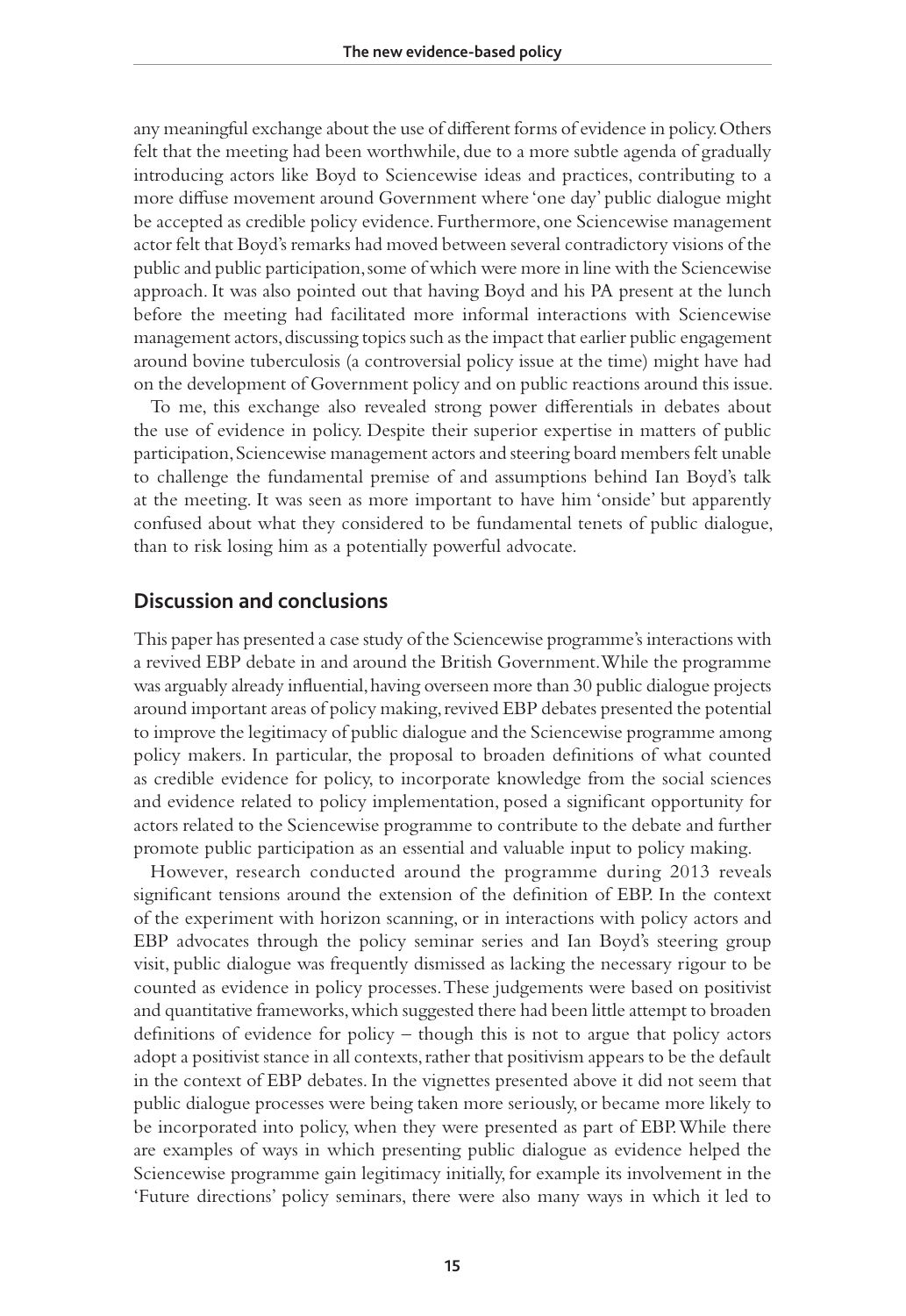important work being dismissed as lacking in rigour or not being representative of the broader population.

Engagement with the EBP debate also led to tensions within the Sciencewise programme about how to categorise public dialogue. Mirroring the outward-facing debate, competing perspectives were put forward on whether public dialogue should be considered as a research method (producing evidence) or a democratic act. These two categories also mapped onto the programme's twin aims of substantively improving policy through public participation and broader advocacy for public participation. Internally, mechanisms and frameworks for evaluation were very important for codifying evidence and broader lessons from public dialogue processes. However, these audit processes also encouraged the partial presentation of evidence by providing a framework which was not always appropriate for assessing public dialogue outputs, and by necessitating the occlusion of failures or opportunities for improvement.

These findings point to the conclusion that there is a broader politics at play in what gets counted as evidence and how the evidence is judged. Despite many rhetorical calls during the period of research by high-profile figures for definitions of evidence to be broadened in the context of EBP, positivist and quantitative frameworks of evidence continued to be the main resource for assessing legitimacy and rigour. The EBP debate seems to struggle to move beyond these positivist and quantitative logics, to consider other definitions of quality and rigour which have been well-established in the social science methods literature for at least two decades. Therefore approaches and frameworks held together under the EBP umbrella also struggle to deal with ambiguity and uncertainty – though they are axiomatic characteristics of pressing science policy issues [\(Stirling, 2008](#page-18-10)) – as well as the idea that issues and findings are contextual and may remain in flux, as public perspectives do [\(Felt and Fochler, 2010\)](#page-16-12). The research presented in this paper therefore suggests that trying to incorporate small-n, qualitative and creative work into these frameworks will always result in them being assessed as sub-standard.

Bodies promoting public participation like the Sciencewise programme may instead benefit from considering other sources of legitimacy and credibility in policy making if they wish to make a difference to policy agendas [\(Jasanoff, 2012\)](#page-17-7). Democratic legitimacy is an oft-debated but nevertheless fundamental feature of the modern liberal state. It is not something which can easily be captured by standards or frameworks, but rather something to be struggled over and experimented with. However, in the quest for legitimacy for public participation processes as a democratic act, the role of values and existing power inequalities in shaping the debate is far more openly acknowledged and explicitly reflected upon. This is potentially a more productive basis for arguing for the value of public participation, than in the context of EBP frameworks which are equally value-laden but far more tightly controlled.

#### **Funding**

This work was supported by an ESRC  $1+3$  PhD studentship (grant number ES/ I902201/1).

#### **Acknowledgements**

The author would like to thank Sciencewise-ERC and the Department for Business Innovation and Skills (now part of the Department for Business, Energy and Industrial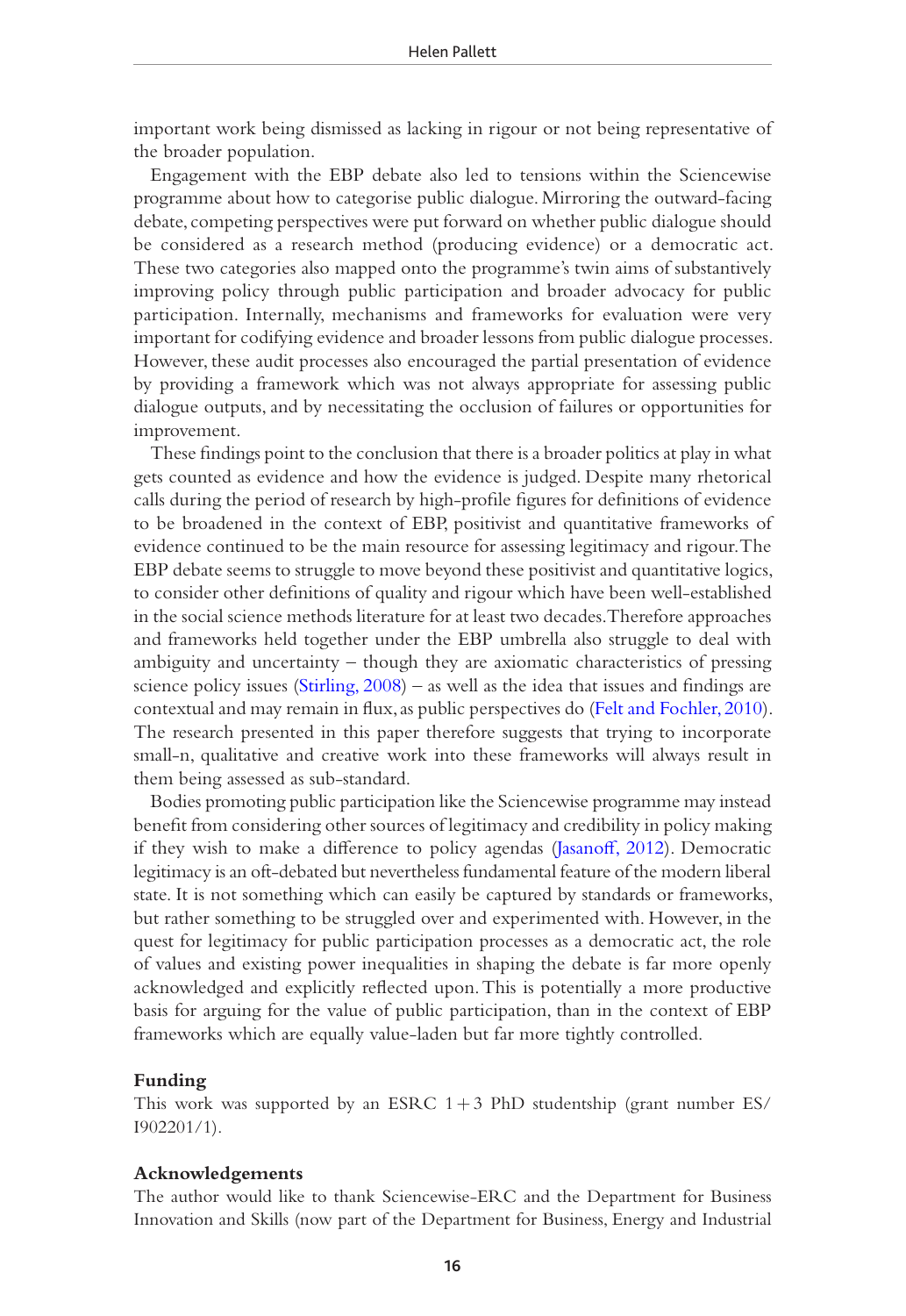Strategy) for their cooperation and support during this research. Thanks go to the editors of this special issue and to two anonymous reviewers for their incisive and constructive comments on earlier versions of this paper. Thanks also to Jason Chilvers, Peter Simmons and Martin Mahony for comments on an earlier version of this paper. Special thanks go to the research participants for generously giving up their time and sharing their thoughts.

#### **Conflicts of interest**

The author declares no conflicts of interest.

#### **References**

- <span id="page-16-5"></span>Bickerstaff, K., Lorenzoni, I., Jones, M. and Pidgeon, N. (2010) 'Locating scientific citizenship: the institutional contexts and cultures of public engagement', *Science Technology & Human Values*, 35(4): 474–500.
- <span id="page-16-4"></span>Bogner, A. (2012) The paradox of participation experiments, *Science, Technology & Human Values*, 37(5): 506–527.
- <span id="page-16-11"></span>Boyd, I. (2013) 'Research: a standard for policy-relevant science', *Nature*, 501: 159–160 doi: [10.1038/501159a](https://doi.org/10.1038/501159a)
- <span id="page-16-9"></span>Breckon, J. (2013) '"What works" and public dialogue', in S. Burall and T. Hughes (eds) *Mapping the new terrain: public dialogue on science and technology*.Harwell: Sciencewise.
- <span id="page-16-2"></span>Breckon, J., Hopkins, A. and Rickey, B. (2019) *Evidence vs democracy: how "mini-publics" can traverse the gap between citizens, experts, and evidence*, London: Nesta.
- <span id="page-16-1"></span>Cabinet Office (2013) What works: evidence centres for social policy, [www.gov.](www.gov.uk/government/uploads/system/uploads/attachment_data/file/136227/What_Works_publication.pdf) [uk/government/uploads/system/uploads/attachment\\_data/file/136227/What\\_](www.gov.uk/government/uploads/system/uploads/attachment_data/file/136227/What_Works_publication.pdf) [Works\\_publication.pdf](www.gov.uk/government/uploads/system/uploads/attachment_data/file/136227/What_Works_publication.pdf)
- <span id="page-16-3"></span>Chilvers, J. (2008) 'Environmental risk, uncertainty, and participation: mapping an emergent epistemic community', *Environment and Planning A*, 40(12), 2990–3008. doi: [10.1068/a39279](https://doi.org/10.1068/a39279)
- <span id="page-16-10"></span>Doubleday, R. and Wilsdon, J. (2013) Future directions for scientific advice in Whitehall, <www.csap.cam.ac.uk/media/uploads/files/1/fdsaw.pdf>. (Accessed 12 November 2019)
- <span id="page-16-7"></span>Ellis, R. and Waterton, C. (2005) 'Caught between the cartographic and the ethnographic imagination: the whereabouts of amateurs, professionals, and nature in knowing biodiversity', *Environment and Planning D: Society & Space*, 23(5): 673–693. doi: [10.1068/d353t](https://doi.org/10.1068/d353t)
- <span id="page-16-12"></span>Felt, U. and Fochler, M. (2010) 'Machineries for making publics: inscribing and describing publics in public engagement', *Minerva*, 48(3): 219–238. doi: [10.1007/](https://doi.org/10.1007/s11024-010-9155-x) [s11024-010-9155-x](https://doi.org/10.1007/s11024-010-9155-x)
- <span id="page-16-8"></span>Gehrke, P.J. (2014) 'Ecological validity and the study of publics: the case for organic public engagement methods', *Public Understanding of Science*, 23(1): 77–91. doi: [10.1177/0963662513493575](https://doi.org/10.1177/0963662513493575)
- HM Government: [https://webarchive.nationalarchives.gov.uk/20140305102318/](https://webarchive.nationalarchives.gov.uk/20140305102318/http://www.civilservice.gov.uk/wp-content/uploads/2012/06/Civil-Service-Reform-Plan-acc-final.pdf) [http://www.civilservice.gov.uk/wp-content/uploads/2012/06/Civil-Service-](https://webarchive.nationalarchives.gov.uk/20140305102318/http://www.civilservice.gov.uk/wp-content/uploads/2012/06/Civil-Service-Reform-Plan-acc-final.pdf)[Reform-Plan-acc-final.pdf](https://webarchive.nationalarchives.gov.uk/20140305102318/http://www.civilservice.gov.uk/wp-content/uploads/2012/06/Civil-Service-Reform-Plan-acc-final.pdf) (Accessed 12 November 2019)
- <span id="page-16-0"></span>Haynes, L. Service, O., Goldacre, B. and Torgerson, D. (2012) *Test, learn, adapt: developing public policy with randomised controlled trials*, London: Cabinet Office.
- <span id="page-16-6"></span>Hess, D. (2001) 'Ethnography and the development of science and technology studies', in P. Atkinson, A. Coffey, S. Delamont, J. Lofland and L. Lofland (eds) *Handbook of ethnography*, London: SAGE, pp 234–245.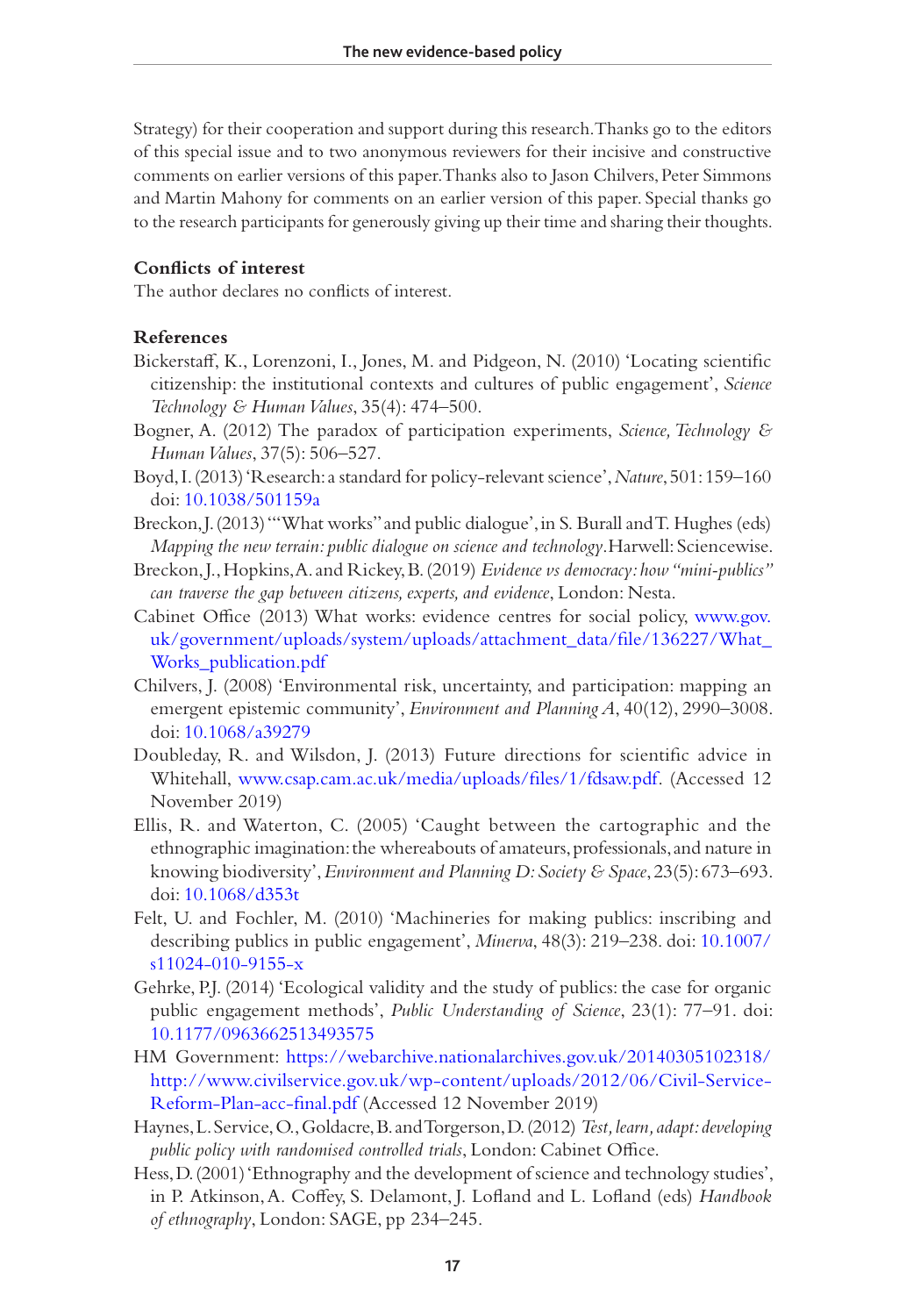- <span id="page-17-1"></span>Irwin, A. (2006) 'The politics of talk: coming to terms with the "new" scientific governance', *Social Studies of Science*, 36(2): 299–320. doi: [10.1177/0306312706053350](https://doi.org/10.1177/0306312706053350)
- <span id="page-17-10"></span>Jasanoff, S. (2005) *Designs on nature: science and democracy in Europe and the United States*, Princeton, NJ: Princeton University Press.
- <span id="page-17-7"></span>Jasanoff, S. (2012) 'Reason in practice', in S. Jasanoff (ed) *Science and public reason*, Abingdon: Routledge, pp 1–22.
- <span id="page-17-6"></span>Jasanoff, S. and Wynne, B. (1998) 'Science and decisionmaking', in S. Rayner and E. L. Malone (eds) *Human choice and climate change, Volume 1*, Columbus, OH: Battelle Press, pp 1–87.
- <span id="page-17-0"></span>Jenkin (2000) *Science and society: the House of Lords Science and Technology Committee Third Report*, London: HMSO.
- <span id="page-17-15"></span>Laurent, B. (2017) *Democratic experiments: problematizing nanotechnology and democracy in Europe and the United States*, Cambridge, MA: MIT Press.
- <span id="page-17-13"></span>Lee, C.W. (2014) *Do-it-yourself democracy: the rise of the public engagement industry*, Oxford: Oxford University Press.
- <span id="page-17-18"></span>Liabo, K., Boddy K., Burchmore, H., Cockcroft, E., and Britten, N. (2018) 'Clarifying the roles of patients in research', *BMJ*, 361: k1463.
- <span id="page-17-14"></span>Marcus, G.E. (2007) 'Ethnography two decades after writing culture: from the experimental to the baroque', *Anthropological Quarterly*, 80(4): 1127–1145. doi: [10.1353/anq.2007.0059](https://doi.org/10.1353/anq.2007.0059)
- <span id="page-17-8"></span>Michael, M. (2011) '"What are we busy doing?": engaging the idiot', *Science, Technology & Human Values*, 37(5): 528–554.
- <span id="page-17-5"></span>Mulgan, G. and Puttick, R. (2013) *Making evidence useful: the case for new institutions*, London: Nesta[. https://media.nesta.org.uk/documents/making\\_evidence\\_useful.](https://media.nesta.org.uk/documents/making_evidence_useful.pdf) [pdf](https://media.nesta.org.uk/documents/making_evidence_useful.pdf)
- <span id="page-17-16"></span>Pallett, H. (2014) *Organising science policy: participation, learning and experimentation in British democracy*, *Unpublished PhD thesis*, University of East Anglia.
- <span id="page-17-2"></span>Pallett, H. (2015) 'Public participation organizations and open policy: a constitutional moment for British democracy?' *Science Communication*, 37(6): 769–794. doi: [10.1177/1075547015612787](https://doi.org/10.1177/1075547015612787)
- <span id="page-17-3"></span>Pallett, H. and Chilvers, J. (2013) 'A decade of learning about publics, participation and climate change: institutionalising reflexivity?', *Environment and Planning A*, 45(5): 1162–1183. doi: [10.1068/a45252](https://doi.org/10.1068/a45252)
- <span id="page-17-17"></span>Parker, M. et al. (2014) 'Identifying the science and technology dimensions of emerging public policy issues through horizon scanning', *PLoS One*, 9(5): e96480.
- <span id="page-17-9"></span>Pieczka, M. and Escobar, O. (2013) 'Dialogue and science: innovation in policy-making and the discourse of public engagement in the UK', *Science and Public Policy*, 40(1): 113–126. doi: [10.1093/scipol/scs073](https://doi.org/10.1093/scipol/scs073)
- <span id="page-17-11"></span>POST (Parliamentary Office of Science and Technology) (2001) *Open channels: public dialogue in science and technology*, London: Parliamentary Office of Science and Technology. <www.parliament.uk/documents/post/pr153.pdf>
- <span id="page-17-12"></span>POST (Parliamentary Office of Science and Technology) (2002) *Public dialogue on science and technology*, <www.parliament.uk/documents/post/pn189.pdf>.
- <span id="page-17-4"></span>Rutter, J. (2012) Evidence and evaluation in policymaking: a problem of supply or demand, [www.instituteforgovernment.org.uk/sites/default/files/publications/](www.instituteforgovernment.org.uk/sites/default/files/publications/evidence%20and%20evaluation%20in%20template_final_0.pdf) [evidence%20and%20evaluation%20in%20template\\_final\\_0.pdf,](www.instituteforgovernment.org.uk/sites/default/files/publications/evidence%20and%20evaluation%20in%20template_final_0.pdf) (Accessed 04 November 2018).